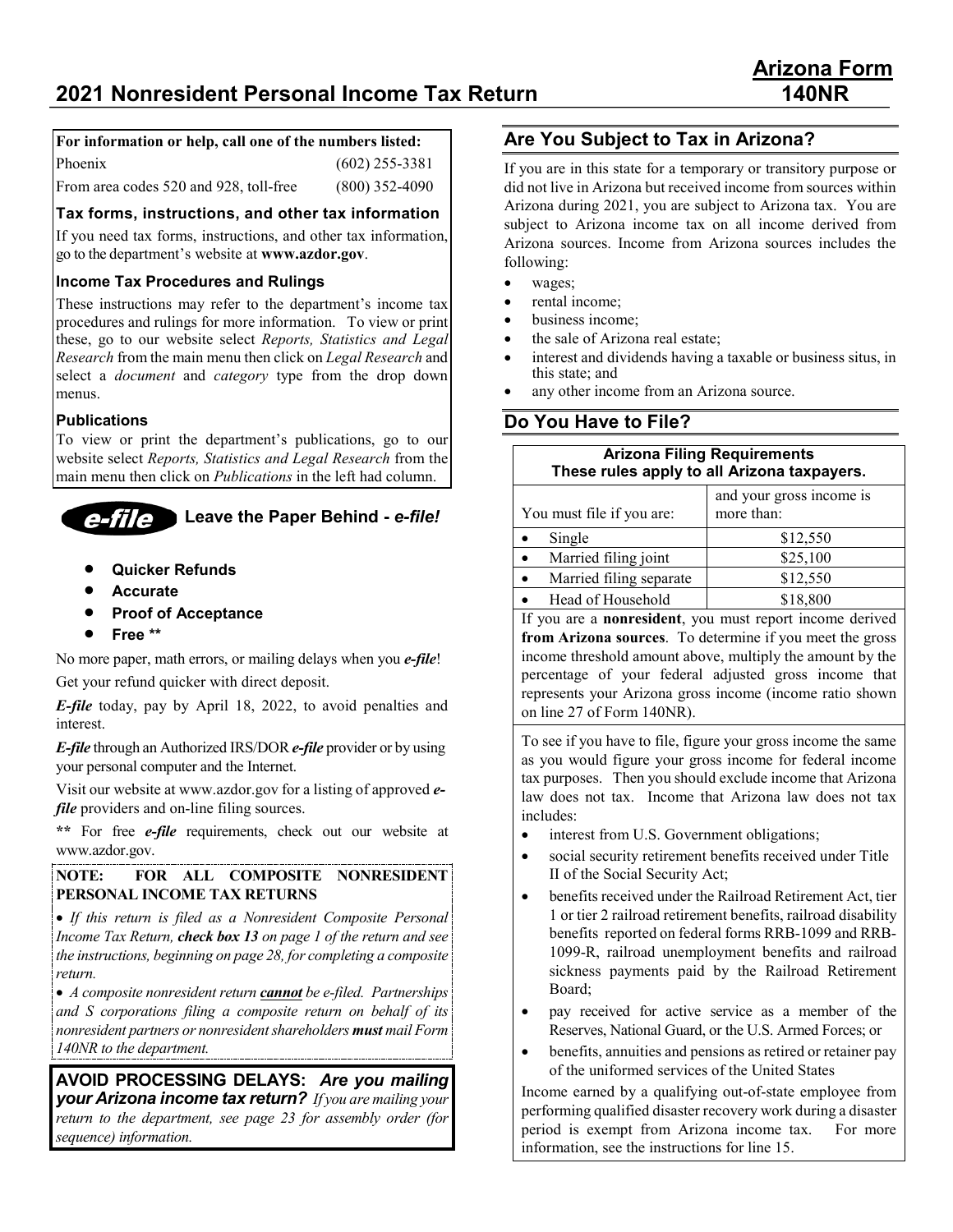**NOTE:** *Even if you do not have to file, you must still file a return to get a refund of any Arizona income tax withheld.*

#### **Do You Have to File if You Are an American Indian?**

You must file if you meet the Arizona filing requirements unless **all** the following apply to you:

- You are an enrolled member of an Indian tribe.
- You live on the reservation established for that tribe.
- You earned **all** of your income on that reservation.

For information on the Arizona tax treatment of American Indians, see the department's ruling, ITR 96-4, *Income Taxation of Indians and Spouses*.

#### **Do You Have to File if You Are The Spouse of an American Indian and You Are Not an Enrolled Indian?**

You must file if you meet the Arizona filing requirements. For more information, see the department's ruling, ITR 96-4, *Income Taxation of Indians and Spouses*.

## **Do You Have to File if You Are in the Military?**

**NOTE:** *If you were an Arizona resident when you entered the service, you remain an Arizona resident, no matter where you are stationed, until you establish a new domicile. For more information, see the instructions under Residency Status*.

You must file if you meet the Arizona filing requirements unless **all** the following apply to you:

- You are an active duty member of the United States armed forces.
- Your only income for the taxable year is pay received for active duty military service.
- There was no Arizona tax withheld from your active duty military pay.

If Arizona tax was withheld from your active duty military pay, you must file an Arizona income tax return to claim any refund you may be due from that withholding.

You must also file an Arizona income tax return if you have any other income besides pay received for active duty military service.

If you are **not** an Arizona resident, but you are stationed in Arizona, the following applies to you:

- You are not subject to Arizona income tax on your military pay.
- You must report any other income you earn in Arizona. Use Form 140NR, *Nonresident Personal Income Tax Return*, to report this income.

To find out more, see the department's publication, Pub. 704, *Taxpayers in the Military*.

#### **If You Included Your Child's Unearned Income on Your Federal Return, Does Your Child Have To File An Arizona Return?**

No. In this case, the child should not file an Arizona return. The parent must include that same income in his or her Arizona taxable income.

## **Determining Residency Status**

If you are not sure if you are an Arizona resident for state income tax purposes, we may be able to help. For more information, see the department's procedure, ITP 92-1, *Procedure For Determining Residency Status*.

## **Residents**

You are a resident of Arizona if your domicile is in Arizona. Domicile is the place where you have your permanent home. It is where you intend to return if you are living or working temporarily in another state or country. If you leave Arizona for a temporary period, you are still an Arizona resident while gone. A resident is subject to Arizona tax on all income no matter where the resident earns the income.

If you are a full year resident, you **must** file Arizona Form 140, Form 140A, or Form 140EZ.

### **Part-Year Residents**

If you are a part-year resident, you must file Arizona Form 140PY, *Part-Year Resident Personal Income Tax Return*. You are a part-year resident if you did **either** of the following during 2021:

- You moved into Arizona with the intent of becoming a resident.
- You moved out of Arizona with the intent of giving up your Arizona residency.

#### **Nonresidents**

If you are a nonresident (including nonresident aliens), you must file Arizona Form 140NR, *Nonresident Personal Income Tax Return.*

## **What if a Taxpayer Died?**

If a taxpayer died before filing a return for 2021, the taxpayer's spouse or personal representative may have to file and sign a return for that taxpayer. A personal representative can be an executor, administrator, or anyone who is in charge of the deceased taxpayer's property.

If the deceased taxpayer did not have to file a return but had tax withheld, a return must be filed to get a refund.

The person who files the return should use the form the taxpayer would have used. The person who files the return should print the word "deceased" after the decedent's name. Also, enter the date of death after the decedent's name.

If your spouse died in 2021 and you did not remarry in 2021 or if your spouse died in 2022 before filing a return for 2021, you may file a joint return. If your spouse died in 2021, the joint return should show your spouse's 2021 income before death and your income for all of 2021. If your spouse died in 2022, before filing the 2021 return, the joint return should show all of your income and all of your spouse's income for 2021. Print "Filing as surviving spouse" in the area where you sign the return. If someone else is the personal representative, he or she must also sign the return.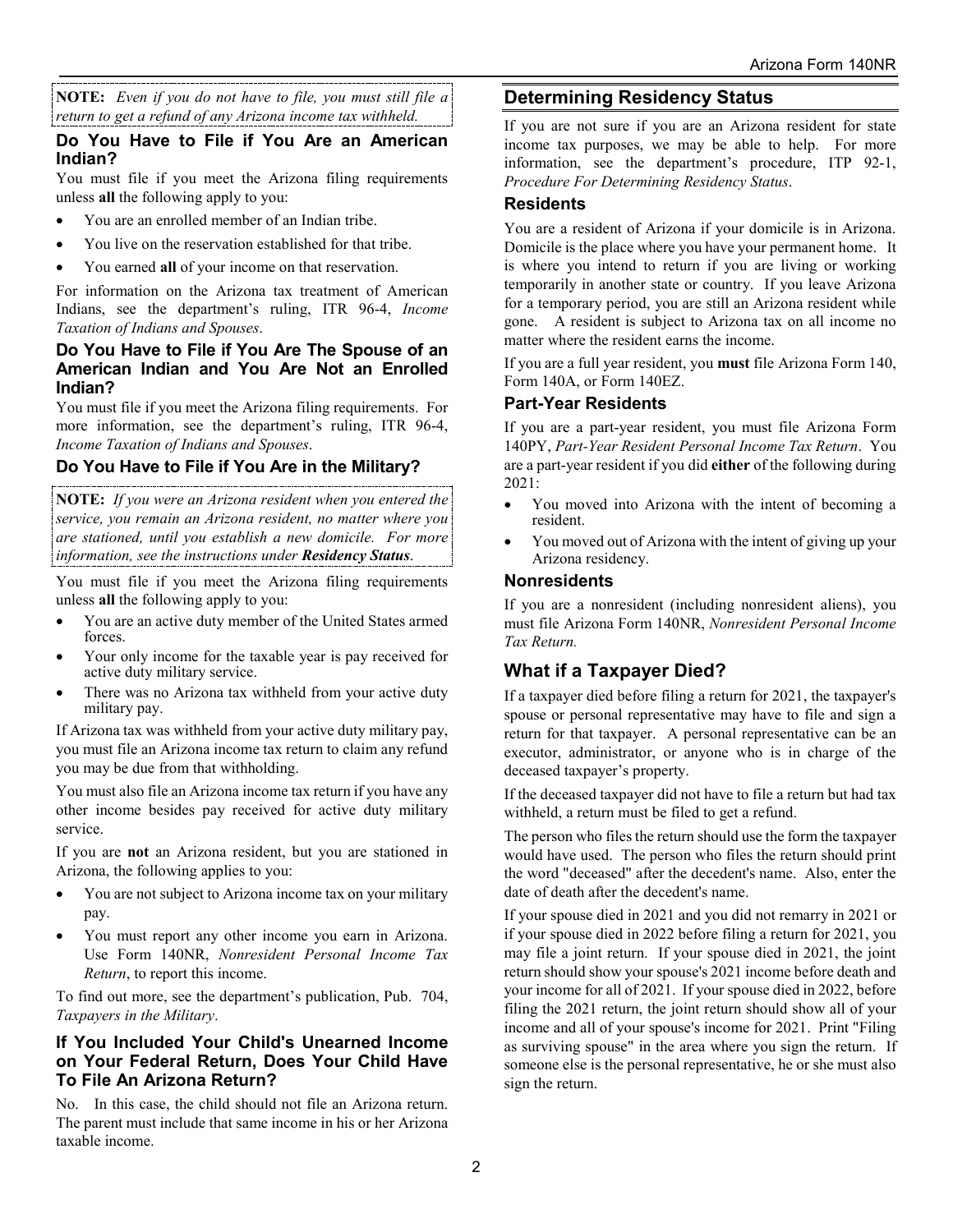## **Are any Other Returns Required?**

You may also have to file a fiduciary income tax return (Form 141AZ). For details about filing a fiduciary income tax return, call the department at (602) 255-3381.

#### **Claiming a Refund for a Deceased Taxpayer**

If you are claiming a refund for a deceased taxpayer, you **must** complete Arizona Form 131, *Claim for Refund on Behalf of Deceased Taxpayer*. Place the completed Form 131 on top of the **front** of the return.

## **What are the Filing Dates and Penalties?**

**NOTE:** *If the due date for an income tax or related payment*  falls on a weekend and/or legal holiday, the filing or payment *is considered timely if filed or paid on the next business day and that business day is a day other than Saturday, Sunday or a legal holiday.*

### **When Should You File?**

Your 2021 calendar year tax return is due no later than midnight, April 15, 2022. File your return as soon as you can after January 1, 2022, but no later than April 15, 2022. **Because April 15, 2022 falls on a federal holiday, you have until Monday, April 18, 2022 to timely file your 2021 tax return.**

If you are a fiscal year filer, your return is due on the 15th day of the fourth month following the close of your fiscal tax year.

### **What if You Cannot File on Time?**

You may request an extension if you know you will not be able to file on time. If you request an extension to file your 2021 calendar year tax return, your due date is October 15, 2022. **Because October 15, 2022 falls on a Saturday, you have until Monday, October 17, 2022 to timely file your 2021 tax return.**

**NOTE:** *An extension does not extend the time to pay your income tax. See the instructions for Arizona Form 204.*

## **To get a filing extension, you can either**

- *Apply for a state extension* (Arizona Form 204). To apply for a state extension, file Form 204 by April 18, 2022. See Form 204 for details. You do not have to include a copy of the extension with your return when you file, but make sure that you check box **82F** (above your name) on page 1 of the return. If you must make a payment, use Arizona Form 204, or visit www.AZTaxes.gov to make an electronic payment.
- *Use your federal extension* (federal Form 4868). File your Arizona return by the same due date. You do not have to include a copy of your federal extension with your return, but make sure that you check box **82F** (above your name) on page 1 of the return.

## **When Should You File if You Are a Nonresident Alien?**

The due date for your Arizona return is not the same as the due date for your federal return. Your Arizona return is due by April 15, 2022, even though your federal return is due on June 15, 2022. **Because April 15, 2022 falls on a federal**  **holiday, you have until Monday, April 18, 2022 to timely file your 2021 tax return.**If you want to file your Arizona return after April 18, 2022, you must ask for a filing extension. You must file this request by April 18, 2022. Arizona will allow up to a 6-month extension. This will allow you to file your return by October 15, 2022. See Form 204 for extension filing details**. Because October 15, 2022 falls on a Saturday, you have until Monday, October 17, 2022 to timely file your 2021 tax return. See Form 204 for extension filing details.**

If you have a federal 6-month extension, you can file your Arizona return under that extension. If you file using your federal extension, Arizona will also allow you an extra 6 months.

Because we will allow only 6 months, the due date for your Arizona return is not the same as the due date for your federal return. In this case, your Arizona return will be due by October 17, 2022, even though your federal return will not be due until December 15, 2022. If you file your 2021 Arizona calendar year return after October 17, 2022, your return will be late.

If you are a fiscal year filer, your return is due on the 15th day of the fourth month following the close of your fiscal year.

## **What if You File or Pay late?**

If you file or pay late, we will charge you interest and penalties on the amount you owe. If the U.S. Post Office postmarks your 2021 calendar year return by April 18, 2022, your return will not be late. You may also use certain private delivery services designated by the Internal Revenue Service (IRS) to meet the "timely mailing as timely filed" rule. For more information, see "*Mailing Your Return"* at the end of these instructions.

## **Late Filing Penalty**

If you file late, we will charge you a late filing penalty. This penalty is  $4\frac{1}{2}\%$  (.045) of the tax required to be shown on the return for each month or fraction of a month the return is late. This penalty cannot exceed 25% (.25) of the tax found to be remaining due.

## **Late Payment Penalty**

If you pay your tax late, we will charge you a late payment penalty. This penalty is  $\frac{1}{2}$  of 1% (.005) of the amount shown as tax for each month or fraction of a month for which the failure continues. We charge this penalty from the original due date of the return until the date you pay the tax. This penalty cannot exceed a total of 10% (.10) of the unpaid tax.

## **Extension Underpayment Penalty**

If you file your return under an extension, you must pay 90% (.90) of the tax shown on your return by the return's original due date. If you do not pay this amount, we will charge you a penalty. This penalty is  $\frac{1}{2}$  of 1% (.005) of the tax not paid for each 30-day period or fraction of a 30-day period. We charge this penalty from the original due date of the return until the date you pay the tax. This penalty cannot exceed 25% (.25) of the unpaid tax. If we charge you the extension underpayment penalty, we will not charge you the late payment penalty under Arizona Revised Statutes (A.R.S.) § 42-1125(D).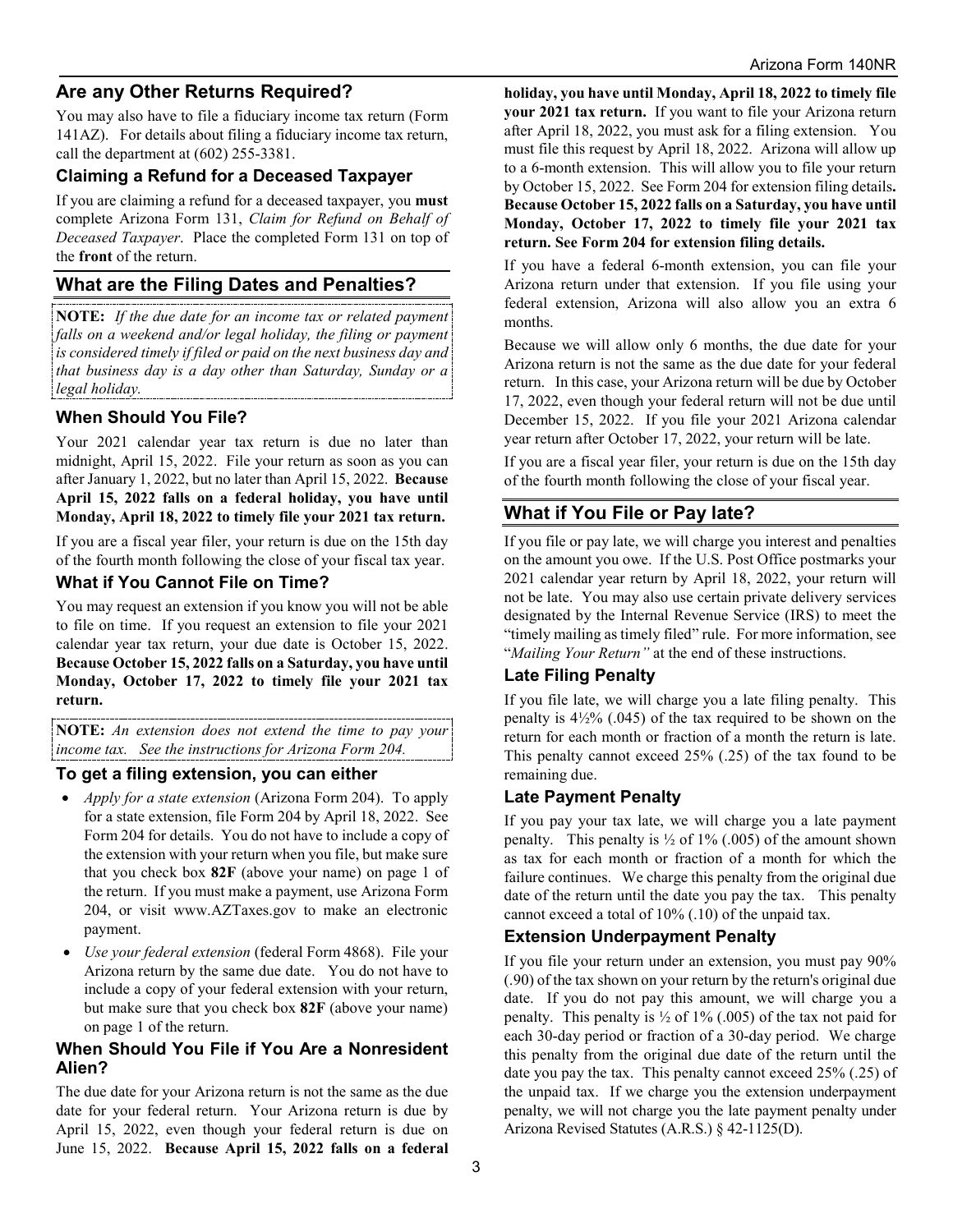**NOTE:** *If you are subject to two or more of the above penalties, the total cannot exceed 25%.*

#### **Interest**

We charge interest on any tax not paid by the due date. We will charge you interest even if you have an extension. If you have an extension, we will charge you interest from the original due date until the date you pay the tax. The Arizona interest rate is the same as the federal rate.

## **When Should You Amend a Return?**

If you need to make changes to your return after you have filed, **do not** file a new return using Form 140NR. You must file Arizona Form 140X, *Individual Amended Income Tax Return*. File your amended return after your original return has processed. Generally, you have four years to amend a return to claim a refund.

If you amend your federal return for any year, you must also file an Arizona Form 140X for that year.

If the IRS makes a change to your federal taxable income for any year, you must report that change to Arizona. You must file Form 140X within 90 days of the final determination of the IRS. You may use one of the following two options to report this change.

#### **Option 1**

You may file a Form 140X for that year. If you choose this option, you must amend and mail your Arizona return within 90 days of the final determination of the IRS. Include a complete copy of the federal notice with your Form 140X.

#### **Option 2**

You may file a copy of the final federal notice with the department within 90 days of the final determination of the IRS. If you choose this option, you must include a statement in which you must:

- 1. Request that the department recompute your tax.
- 2. Indicate if you agree or disagree with the federal notice.

If you do not agree with the federal notice, you must also include any documents that show why you do not agree. If you choose Option 2, mail the federal notice and any other documents to:

Individual Income Audit Arizona Department of Revenue PO Box 29084 Phoenix, AZ 85038-9084

| You must make Arizona estimated income tax payments |                |               |  |
|-----------------------------------------------------|----------------|---------------|--|
| during 2022 if:                                     |                |               |  |
|                                                     | <b>AND</b>     | <b>AND</b>    |  |
|                                                     | your Arizona   | your Arizona  |  |
| Your filing status is:                              | gross income   | gross income  |  |
|                                                     | for $2021$ was | for $2022$ is |  |
|                                                     | greater than:  | greater than: |  |
| Single                                              | \$75,000       | \$75,000      |  |
| Married filing joint                                | \$150,000      | \$150,000     |  |
| Married filing separate                             | \$75,000       | \$75,000      |  |
| Head of Household                                   | 75,000         | \$75,000      |  |

If you met the income threshold for 2021, you must make estimated payments during 2022 unless you are sure you will not meet the threshold for 2022. As a nonresident, your Arizona gross income is that part of your federal adjusted gross income derived from Arizona sources. Your Arizona gross income is on line 26 of the 2021 Form 140NR.

Use the worksheet for Arizona Form 140ES to figure how much your payments should be. For more information about making estimated payments, see the department's publication, Pub. 012, *Arizona Individual Estimated Income Tax Payments.*

#### **What if You Make Your Estimated Payments Late?**

We will charge you a penalty if you are late or if you fail to make any required payments. See Arizona Form 221.

### **Can You Make Estimated Payments Even if You Do Not Have To?**

If you do not have to make Arizona estimated income tax payments, you may still choose to make them. For details, see Arizona Form 140ES.

## **Line-by-Line Instructions**

## **Tips for Preparing Your Return**

- You must complete your federal return before you can start your Arizona return.
- Make sure that you enter your Social Security Number (SSN) on your return.
- Complete your return using black ink.
- You must round dollar amounts to the nearest whole dollar. If 50 cents or more, round up to the next dollar. If less than 50 cents, round down. Do not enter cents.
- If you are mailing your return, see page 25 for the assembly order.
- Make sure you include your daytime telephone number.
- If filing a fiscal year return, fill in the period covered.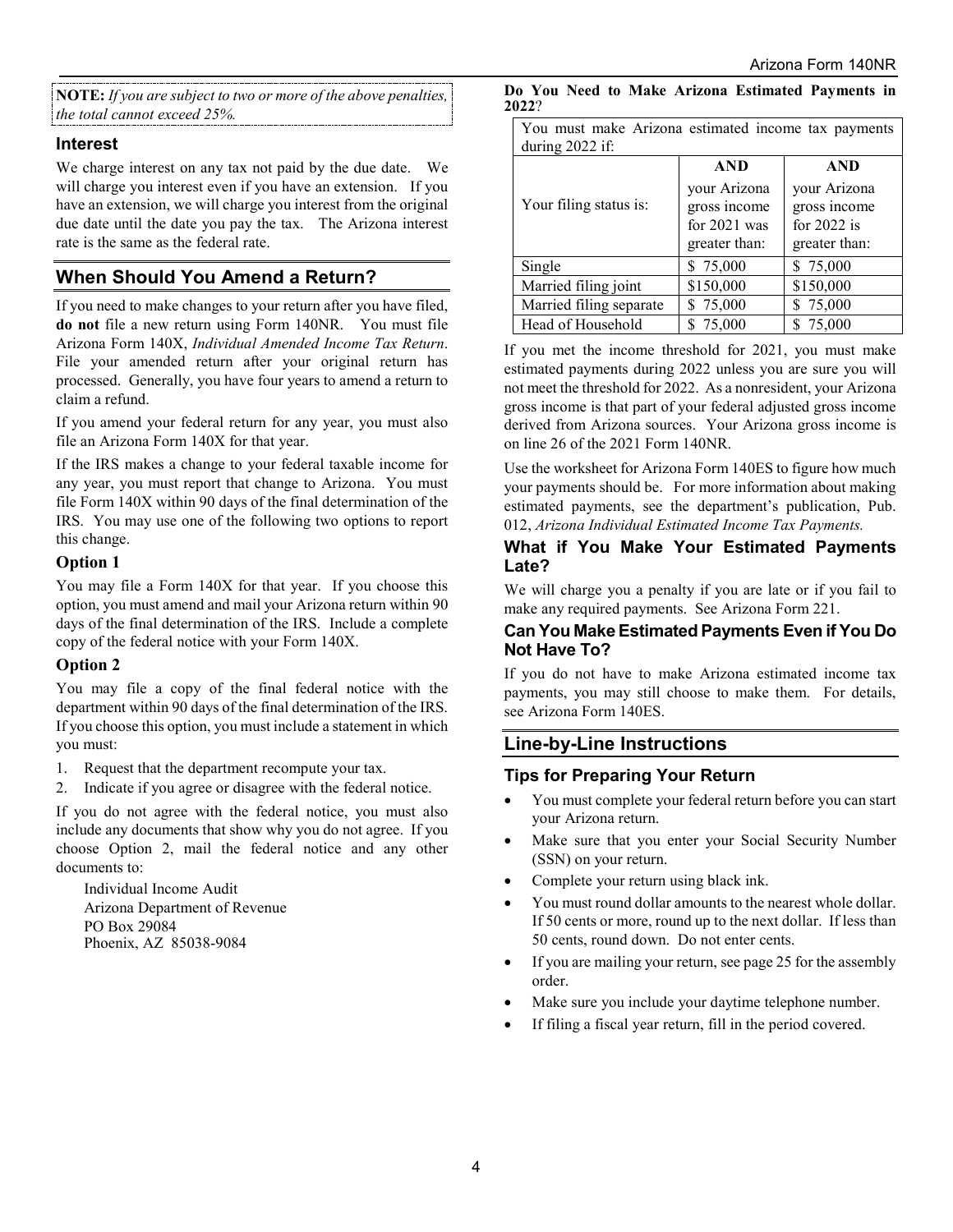## **Entering Your Name, Address, and SSN**

## **Lines 1, 2, and 3**

**NOTE:** *Make sure that you enter your SSN on the appropriate line and your SSN is correct. If you are filing a joint return, also make sure that you enter your SSNs in the same order every year.* 

Enter your name, address, and SSN in the space provided. If you are filing a joint return, enter your SSNs in the same order as your first names. If your name appears first on the return, make sure your SSN is the first number listed.

If you are married filing separately, enter your name and SSN on the first line 1. Enter your spouse's name and SSN on the second line 1.

If you are a nonresident of the United States or a resident alien who does not have an SSN, use the individual taxpayer identification number (ITIN) the IRS issued to you.

Make sure that you enter your SSN on your return. Make sure that all SSNs are clear and correct. You may be subject to a penalty if you fail to include your SSN. It will take longer to process your return if SSNs are missing, incorrect, or unclear.

**NOTE:** *If a partnership or S Corporation files a composite return on behalf of its nonresident partners or shareholders, the entity filing the return should enter its EIN in place of the SSN. For example, if the entity's EIN is 98-7654321, the entity would enter its EIN as 987-65-4321.* 

Use your current home address. The department will mail your refund to or correspond with you at that address.

For a deceased taxpayer, see page 2 of these instructions.

#### **Foreign Addresses**

If you have a foreign address, enter the information in the following order: city, province or state, and country. Follow the country's practice for entering the postal code. Do not abbreviate the country name.

#### **Last Names Used in Last 4 Prior Years**

If the last name that you or your spouse are using on this return is not the same as the last name you or your spouse used on returns filed in the last 4 years, enter any other last name(s) that you or your spouse used when filing your return during that period.

#### **Identification Numbers for Paid Preparers**

If you pay someone else to prepare your return, that person must also include an identification number where requested. A paid preparer may use any of the following:

- his or her PTIN.
- his or her SSN, or
- the EIN for the business.

A paid preparer who fails to include the proper identification number may be subject to a penalty.

## **Determining Your Filing Status**

The filing status that you use on your Arizona return may be different from that used on your federal return.

Use this section to determine your filing status. Check the correct box (4 through 7) on the front of Form 140NR.

If you qualify as married for federal purposes, you qualify as married for Arizona purposes and must file using the status of either married filing joint or married filing separate.

If you are single you must file as single or if qualified you may file as head of household (see the instructions for box 5).

## **Box 4 - Married Filing Joint Return**

If you are married and filing a joint return, check box 4.

You may file a joint return if you were married as of December 31, 2021. It does not matter whether or not you were living with your spouse. You may file a joint return, even if you and your spouse filed separate federal returns.

You may file a joint return if your spouse died during 2021 and you did not remarry in 2021. See page 2 of these instructions for details.

If you are married to an Arizona full year resident, you may file a joint return with your Arizona resident spouse. If filing a joint return with your Arizona resident spouse, you must use Form 140NR.

**NOTE:** *For help on filing a joint return with your full-year resident spouse, see the department's ruling, ITR 14-1,* Filing a Joint Tax Return When a Resident Spouse is Married to a Part-Year Resident or Nonresident.

#### **Box 4a - Injured Spouse Protection of Joint Overpayment**

Check box 4a *only* if you and your spouse are filing a joint return and you or your spouse qualify as an injured spouse and are requesting protection from application of any joint overpayment against the other spouse's delinquencies or debts for back child support, court fees, and fees to counties, cities or educational institutions. **The taxpayer (spouse) requesting injured spouse protection must have Arizona income with taxes withheld and reported on their own Form W-2 or Form 1099.**

**NOTE:** *You cannot use Form 203 to request protection from offset for past-due federal taxes. You must contact the IRS*.

You **must** complete Arizona Form 203, *Request for Injured Spouse Protection from Application of Joint Overpayment Against Spouse's Delinquencies and Debts,* and include that form with your tax return when filed. Place the completed form on top of your income tax return. For more information, see the instructions for Form 203.

## **Box 5 - Head of Household Return**

If you are filing as a head of household, check box 5. Enter the name of the qualifying child or dependent in the space provided. You may file as head of household on your Arizona return only if one of the following applies: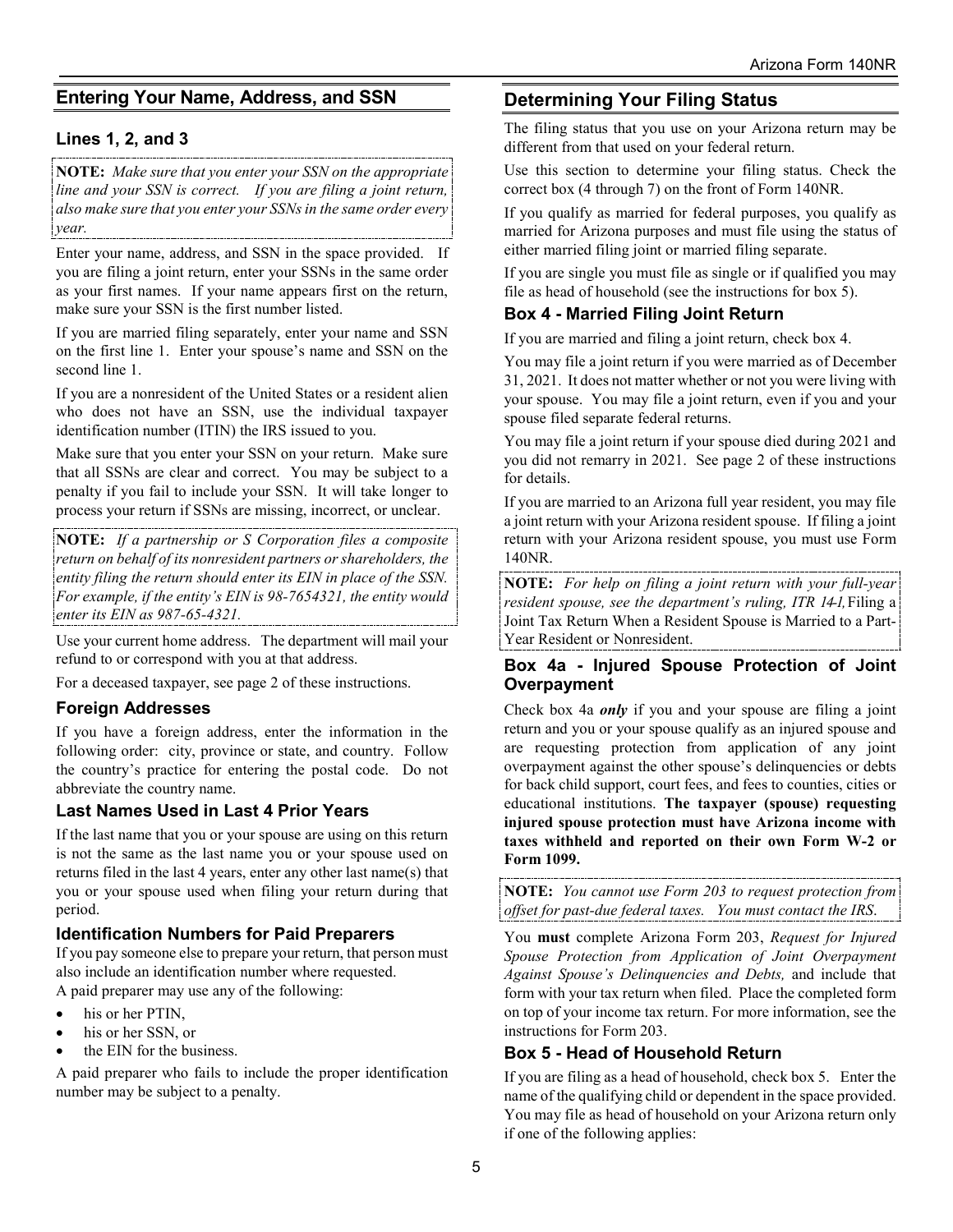- You qualify to file as head of household on your federal return, or
- You qualify to file as a qualifying widow or widower on your federal return.

## **Box 6 - Married Filing Separate Return**

If you are filing a separate return, check box 6 and enter your spouse's name and SSN on the second line 1.

If you were married as of December 31, 2021, you may choose to file a separate return. You may file a separate return, even if you and your spouse filed a joint federal return.

Arizona is a community property state. If you file a separate return, you must figure how much income to report using community property laws. If one spouse is a resident and the other spouse is not, special rules apply when filing a separate return.

For more information on how to report income in this case, see the department's ruling, ITR 93-20, *Income Reporting Requirements of Resident and Nonresident Spouses Who File Separate Arizona Individual Income Tax Return*s; and the department's publication, Pub. 200, *Income Tax Issues Affecting Married and Divorced Taxpayers*.

**NOTE:** *In some cases, you may treat community income as separate income. For more information on when you may treat community income as separate income, see the department's ruling, ITR 93-22,* When Community Income May Be Treated as Separate Income.

## **Box 7 - Single Return**

If you are filing as single, check box 7.

Use this filing status if you were single on December 31, 2021. You are single if any of the following apply to you:

- You have never been married.
- You are legally separated under a decree of divorce or of separate maintenance.
- You were widowed before January 1, 2021, you did not remarry in 2021, and you do not qualify to file as a qualifying widow or widower with dependent children on your federal return.

**NOTE:** *If you got divorced during the year, see the department's ruling, ITR 14-2,* Reporting Income, Deductions, Exemptions, and Withholding for Divorced Individuals for the Year of Divorce*; and publication, Pub. 200,* Income Tax Issues Affecting Married and Divorced Taxpayers.

## **Exemptions - Boxes 8 and 9**

Enter the number of exemptions you are claiming in boxes 8 and 9. **Do not put a check mark**. You may lose the exemption if you put a checkmark in these boxes.

## **Box 8 - Age 65 or Over**

**NOTE:** *If a taxpayer's 65th birthday was January 1, 2022 (born 1/1/57), that person is considered to be age 65 at the end of 2021 for federal income tax purposes and likewise for Arizona income tax purposes.*

- If you are single or filing as head of household, enter "1" in box 8 if you were 65 or older in 2021 and not claimed as a dependent by another taxpayer.
- If you are married filing a joint return, enter "1" in box 8 if you were 65 or older and not claimed as a dependent by another taxpayer or your spouse was 65 or older in 2021 and not claimed as a dependent by another taxpayer. Enter "2" in box 8 if both you and your spouse were 65 or older in 2021 and neither of you are claimed as a dependent by another taxpayer.
- If you are married and filing a separate return, enter "1" in box 8 if you were 65 or older and not claimed by another taxpayer. You cannot take an exemption for your spouse. Your spouse, if 65 or older and not claimed by another taxpayer, may take this exemption on his/her own separate return.

## **Box 9 - Blind**

If you or your spouse were partially blind as of December 31, 2021, you must get a statement certified by your eye doctor or registered optometrist that either:

- You cannot see better than 20/200 in your better eye with glasses or contact lenses, or
- Your field of vision is 20 degrees or less.

If your eye condition is not likely to improve beyond the conditions listed above, you can get a statement certified by your eye doctor or registered optometrist to that effect instead. You must keep the statement for your records.

- If you are single or filing as head of household, enter "1" in box 9 if you are totally or partially blind.
- If you are married filing a joint return, enter "1" in box 9 if you **or** your spouse is totally or partially blind. Enter "2" in box 9 if both you **and** your spouse are totally or partially blind.
- If you are married and filing a separate return, you may take an exemption for yourself if you are totally or partially blind. You may only claim an exemption for your spouse if your spouse (1) is totally or partially blind, (2) has no Arizona adjusted gross income for calendar year, and (3) is not the dependent of another taxpayer.

Enter "1" in box 9 if you are totally or partially blind **or** your spouse is totally or partially blind **and** your spouse meets the above criteria.

Enter "2" in box 9 if you are totally or partially blind and your spouse is totally or partially blind and your spouse meets the above criteria.

## **Dependents - Boxes 10a and 10b**

## **Boxes 10a and 10b**

Boxes 10a and 10b identify the *number* of your qualifying dependents that are either under the age of 17 (box 10a) or age 17 and over (box 10b). This information is used to compute the allowable Dependent Tax Credit. Include only those dependents in box 10a or 10b that you are using to compute the allowable Dependent Tax Credit on line 59.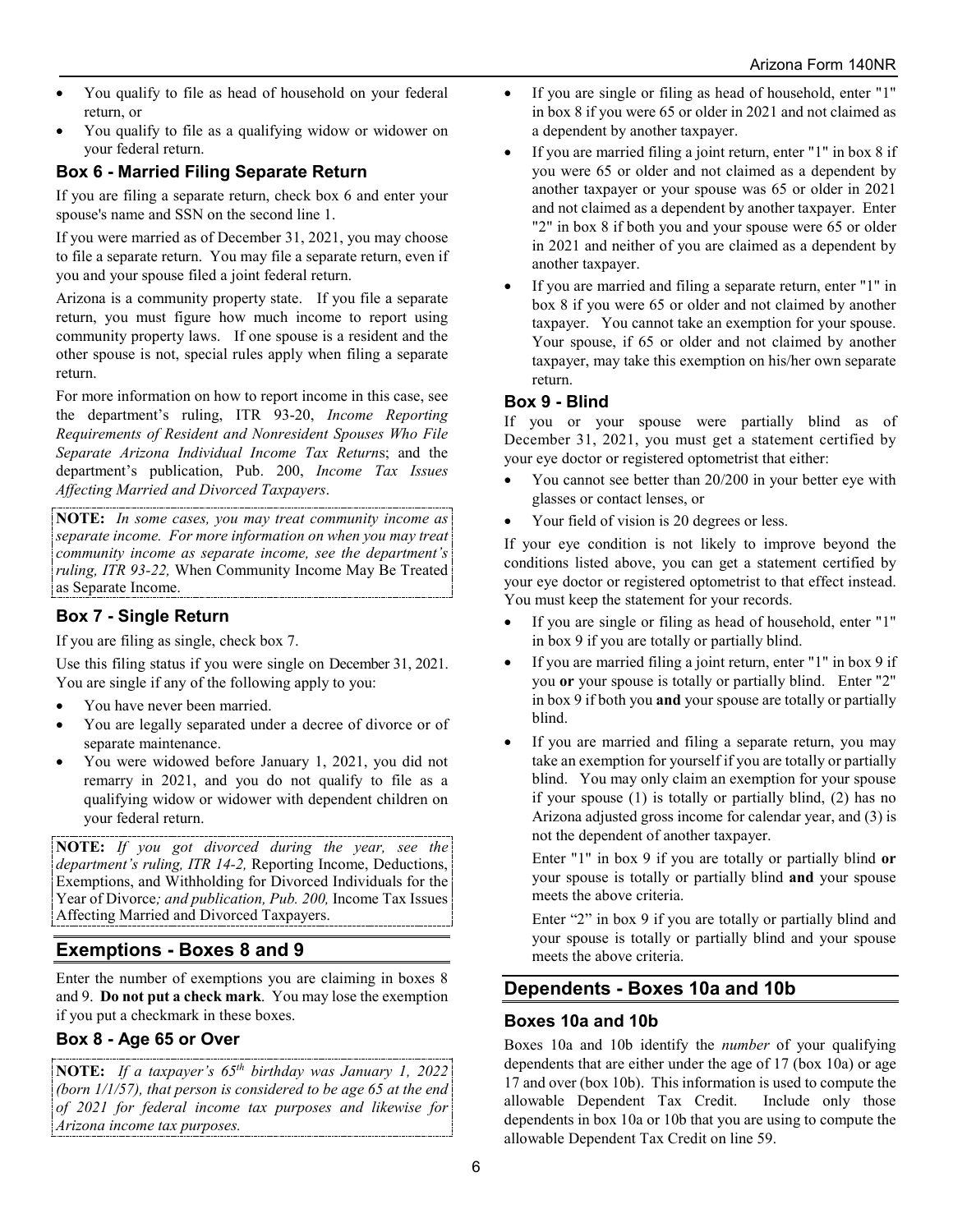#### **Lines 10c through 10f**

You must complete the dependent information section (lines 10c through 10f on page 1 (and Part 1 on page 4, if more space is needed), for each person counted in either box 10a or 10b. **Be sure to check the box on page 1 indicating you are completing page 4.** 

You may claim only those individuals that qualify as your dependent for federal purposes. For each qualifying individual, enter the following information:

- a) first and last name;
- b) SSN;
- c) relationship to taxpayer;
- d) the number of months this person lived in your home;

**Temporary absences:** Your child or dependent is considered to have lived with you during periods of time when temporarily absent due to special circumstances such as: illness, education, business, or vacation. Your child is also considered to have lived with you during any required hospital stay following birth, as long as the child would have lived with you during that time but for the hospitalization.

- e) check box 1 (for box 10a) if this person is under the age of 17 or
	- check box 2 (for box 10b) if this person is age 17 or over; *and*
- f) check the box if you did not claim this person on your federal return due to educational credits.

**NOTE:** *If you did not claim a dependent who is a student on your federal return in order to allow the student to claim a federal education credit on the student's federal return, you may still claim the dependent on your Arizona return.* 

*For more information, see the department's ruling, ITR 05-2,* Will Arizona Allow a Dependent Exemption When a Taxpayer Does Not Claim Federal Exemption in Order to Claim the Education Credit?

**You may lose the dependent tax credit if you do not furnish this information. Enter the total number of dependents in box 10a and 10b.**

## **Reporting Your Residency Status**

Check the appropriate box (11 through 13). Check only one box.

#### **Box 11 - Nonresident**

Check box 11 if you were not an Arizona resident during 2021, and were not on active military duty in Arizona.

#### **Box 12 - Nonresident Active Military**

Check box 12 if you were a nonresident on active duty military assignment in Arizona during 2021.

#### **Box 13 - Composite Return**

Check box 13 if this is a composite return filed by a partnership on behalf of its nonresident partners or an S Corporation on behalf of its nonresident shareholders.

For a list of qualifications and additional information on filing an Arizona composite nonresident income tax return, see the department's ruling, ITR 16-2, *Composite Individual Income Tax Returns.*

**IMPORTANT – SPECIAL INSTRUCTIONS FOR COMPOSITE RETURNS:** *Go to page 28 to complete a composite nonresident personal income tax return.*

## **Determining Arizona Income**

#### **Line 14 - Spouse of Active Duty Military Member**

Check the box on line 14 if you are married and the spouse of an active duty military member, and you qualify for relief under the Military Spouses Residency Relief Act. For information about who qualifies for relief, see the department's publication, Pub. 705, *Spouses of Active Duty Military Members*.

**Use lines 15 through 27** to determine what portion of your total income is taxable by Arizona.

**NOTE:** *If you are unable to determine the proper line to use, please call one of the numbers listed on page 1.*

#### **FEDERAL Column**

Enter the actual amounts shown on your 2021 federal income tax return in the FEDERAL column. Complete lines 15 through 25. Line 25 should equal the federal adjusted gross income shown on your 2021 federal Form 1040 or Form 1040NR.

#### **ARIZONA Column**

Enter that portion of your federal income received from Arizona sources in the ARIZONA column. Such income includes wages earned in Arizona, Arizona rental and business income, and gains on the sale of Arizona property.

**NOTE:** *If you are filing a joint return with your full year resident spouse, you must enter your Arizona source income in the ARIZONA column and your spouse must enter all income from all sources in the ARIZONA column. For details, see the department's ruling, ITR 14-1,* Filing a Joint Tax Return When a Resident Spouse is Married to a Part-Year Resident or Nonresident.

The Tax Reform Act of 1986 limits the amount of losses that you may deduct from passive activities. A passive activity is one that involves the conduct of any trade or business in which the taxpayer does not materially participate.

As a nonresident, your Arizona gross income may include some of these losses. You may consider only those passive losses that arose from Arizona sources. Your 2021 Arizona gross income can include only Arizona source losses you used on your 2021 federal return.

#### **Lines 15 through 24 – Arizona column**

The following line-by-line instructions apply to the ARIZONA column.

#### **Line 15 - Wages, Salaries, Tips, etc.**

Enter all amounts received for services performed in Arizona.

Income earned by a qualifying out-of-state employee, from performing qualified disaster recovery work during a disaster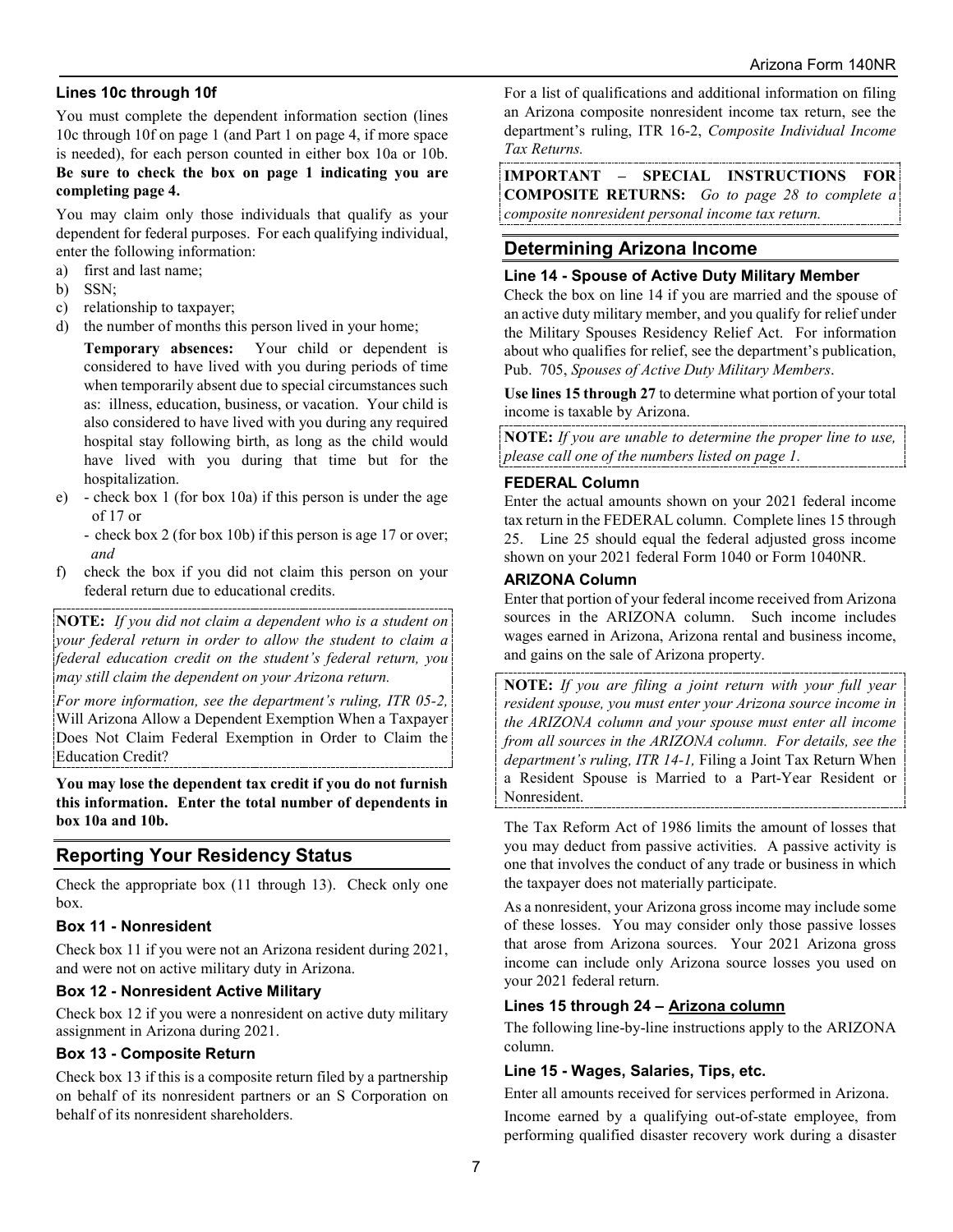period, is exempt from Arizona income tax. Exclude this income from line 15 in the Arizona column.

For the purpose of this exemption, a qualifying out-of-state employee is an Arizona nonresident individual who is temporarily in Arizona to solely perform qualified disaster recovery work during a disaster period. For more information, see the department's publication, Pub. 720.

**NOTE: Active Duty Military Members** *- Do not include active duty military pay unless the active duty military member is an Arizona resident filing a joint return with his or her Arizona nonresident spouse on Form 140NR. If you are an Arizona resident active duty military member including military pay on line 15 in the "ARIZONA" column, also include that amount in the amount entered as an "Other Subtraction From Income" on page 2, line 45.* 

**NOTE: Spouses of Active Duty Military Members** *If you are the spouse of an active duty military and you qualify for relief under the Military Spouses Residency Relief Act, do not enter any wages, salaries, or tips you earned during the taxable year for services performed in Arizona.*

#### **Line 16 - Interest**

If you have an Arizona business, enter only interest (including U.S. Government interest) you earned on accounts pledged as collateral. Also, enter your distributive share of interest from a partnership doing business in Arizona or an S corporation doing business in Arizona. Do **not** include any other interest income, even if it was earned in Arizona banks.

#### **Line 17 - Dividends**

If you have an Arizona business, enter only those dividends earned on stocks pledged as collateral, including dividends from small business corporations. Also, enter your distributive share of dividend income from a partnership doing business in Arizona or an S corporation doing business in Arizona. Do **not** include any other dividend income.

#### **Line 18 - Arizona Income Tax Refunds**

Enter the amount of Arizona income tax refunds received in 2021 that you included in your federal adjusted gross income.

#### **Line 19 - Business Income or (Loss)**

Enter income or (loss) from Arizona businesses.

Income earned by a nonresident who is a sole owner of a qualifying out-of-state business from performing qualified disaster recovery work during a disaster period is exempt from Arizona income tax. Exclude this income from line 19 in the Arizona column.

For the purpose of this exemption, a qualifying out-of-state business is a business that is temporarily in Arizona to solely perform qualified disaster recovery work during a disaster period. For more information, see the department's publication, Pub. 720, *Disaster Recovery Tax Relief*.

#### **Line 20 - Gains or (Losses)**

*Enter gains or (losses) on sales of Arizona sourced property.*  Enter the total Arizona sourced net capital gain or (loss) used to determine the amount reported on the *Capital Gain or (Loss)* line on page 1 of your federal return. This amount should be reported in your federal adjusted gross income.

**NOTE:** *If you reported the maximum allowable net capital (loss) for the current taxable year on your federal return, enter the total amount of Arizona sourced loss used to compute the net capital loss claimed on your federal return.*

*For example:* A single taxpayer has a \$3,000 capital gain from property in State XYZ and a (\$7,000) capital (loss) from property in Arizona resulting in a (\$4,000) net federal capital loss. [\$3,000 gain – (\$7,000 loss) = (\$4,000 net loss)]

Because the taxpayer is limited to claiming a loss in the amount of (\$3,000) on the federal tax return, the taxpayer must carryforward the remaining amount of the loss (\$1,000) for federal purposes.  $[(\$4,000 \text{ actual loss}) - \$3,000 \text{ limit} = (\$1,000$ loss carryforward)]

- For the current tax year: the Arizona nonresident taxpayer would enter the loss actually used, (\$6,000), on line 20 of the Arizona column.  $[(\$7,000) - \$1,000 \text{ carryforward}] =$ (\$6,000)].
- In the year the carryforward amount is used for federal purposes, assuming the taxpayer has no other gains or (losses), the taxpayer would enter the remaining Arizona sourced capital loss (\$1,000) on line 20 of the Arizona column.

#### **Line 21 - Rents, etc.**

Enter the following income on line 21:

- Rent or royalty income earned on Arizona properties.
- Income from Form 141AZ Schedule K-1(NR), line 2 from estates or trusts.
- Income or (loss) from Schedule(s) K-1(NR) from Arizona partnerships (Arizona Form 165) or small business corporations (Arizona Form 120S).

#### **Line 22 - Other Income Reported on Your Federal Return**

Enter other income from sources within Arizona. Do not include pension income or social security taxed by the federal government. Include your own schedule with the tax return.

#### **Line 23 - Total Income**

Add lines 15 through 22 and enter the total.

#### **Line 24 - Other Federal Adjustments**

On line 24, include any other federal adjustments included in your federal adjusted gross income that are attributable to the Arizona source income reported on your 2021 Arizona nonresident return.

#### **Line 25 - Federal Adjusted Gross Income**

Subtract line 24 from line 23 in the **FEDERAL** column.

#### **Line 26 - Arizona Gross Income**

Subtract line 24 from line 23 in the **ARIZONA** column.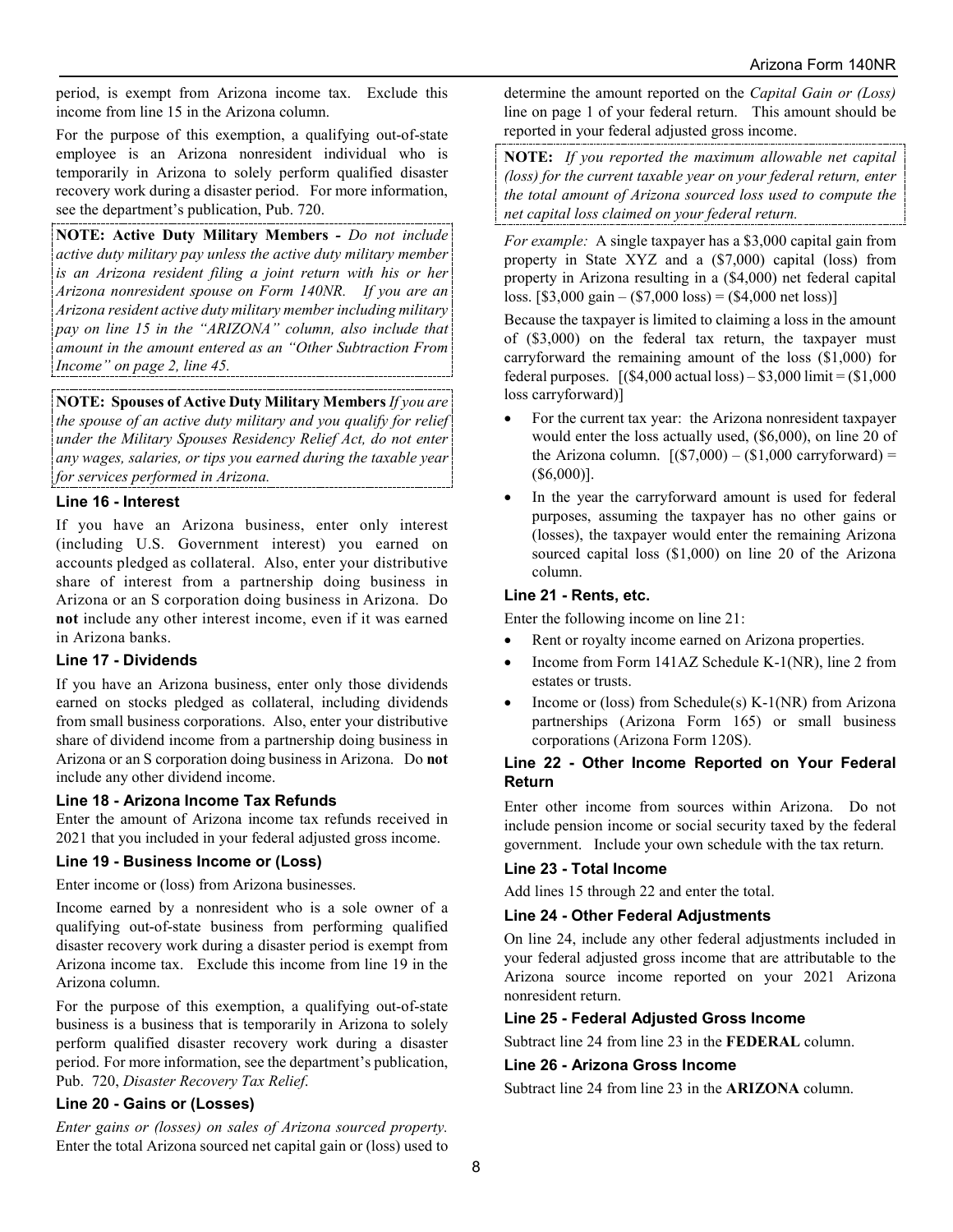#### **Line 27 - Arizona Income Ratio**

Divide line 26 by line 25 and enter the result on line 27. You must round your answer to **three** decimal places. **Do not enter more than 1.000.** Do not include the percent sign (%) with the amount entered on line 27.

This is your Arizona income ratio of your total income.

| <b>Examples:</b> |                       |                           |  |  |
|------------------|-----------------------|---------------------------|--|--|
| Arizona          | Federal               | Arizona income ratio      |  |  |
| Gross Income     | <b>Adjusted Gross</b> |                           |  |  |
| from line 26     | Income from           |                           |  |  |
|                  | line 25               |                           |  |  |
|                  |                       | $17,516/32,000 = .547375$ |  |  |
| \$17,516         | \$32,000              | enter on line 27:         |  |  |
|                  |                       | 5<br>7<br>4               |  |  |
|                  |                       | $25,650/92,100 = .278501$ |  |  |
| \$25,650         | \$92,100              | enter on line 27:         |  |  |
|                  |                       | 9<br>2<br>7               |  |  |
|                  |                       | $10,000/9,000 = 1.11111$  |  |  |
| \$10,000         | S<br>9,000            | enter on line 27:         |  |  |
|                  |                       |                           |  |  |

- If Arizona gross income and federal adjusted gross income are both positive and Arizona's gross income is greater than the federal adjusted gross income, enter 1.000 on line 27.
- If Arizona gross income is positive (greater than zero), and federal adjusted gross income is equal to or less than zero (negative), enter 1.000 on line 27.
- If Arizona gross income is equal to or less than zero (negative), and federal adjusted gross income is more than zero, enter 0.000 on line 27.
- If Arizona gross income and federal adjusted gross income are both zero, enter 1.000 on line 27.
- If Arizona gross income is zero, and federal adjusted gross income is negative, enter 0.000 on line 27.
- If Arizona gross income and federal adjusted gross income are both negative, divide the Arizona amount by the federal amount and enter the result on line 27. The result cannot be more than 1.000.

#### **Arizona Small Business Tax Return**

Beginning with tax year 2021, individuals may elect to report their small business income on Arizona Form 140NR-SBI, Small Business Income, for the small business income amount included in their federal adjusted gross income.

An individual's small business income is reported on federal Schedules B, C, D, E, F and Form 4797 (for amounts not included on Schedule D). For more information, see Form 140NR-SBI and instructions.

## **How do I elect to report small business income on Arizona Form 140NR-SBI?**

Taxpayers make the election by simply completing Form 140NR-SBI reporting their small business income **and including the completed form with their Form 140NR tax return, when filed.** 

**NOTE:** *You must include Form 140NR-SBI with your Form 140NR, when filed. If you do not include Form 140NR-SBI with your Form 140NR, processing of your return may be delayed or your subtraction on line 28 may be denied.* See the Mailing instructions for the correct address when mailing both Form 140NR and Form 140NR-SBI.

#### **Modified Arizona Gross Income**

#### **Line 28 - Small Business Income**

If you elect to report your small business income on Arizona Form 140NR-SBI, check the box on line 28 and enter the amount of small business income reported on Form 140NR-SBI, line 10.

If you are not making this election, enter "0" on line 28.

#### **Line 29 – Modified Federal Adjusted Gross Income**

Subtract line 28 from line 26.

#### **Additions to Income**

#### **Line 30 - Total Depreciation Included in Arizona Gross Income**

*If you are making the small business election, do not make the addition here, make it on the 140NR-SBI tax return.* 

Enter the amount of depreciation deducted on the federal return that is included in Arizona gross income. If you make an entry here, you should also take a subtraction on line 40 for allowable depreciation attributable to assets used in your Arizona business. See the instructions for line 40.

#### **Line 31 - Partnership Income Adjustment (Positive)**

*If you are making the small business election, do not make the addition here, make it on the 140NR-SBI tax return.* 

Depending on your situation, you may either add (line 31) or subtract (line 41) this amount.

Use this adjustment if line 17, column (c) of your Arizona Form 165 Schedule K-1(NR), shows a difference between federal and state distributable income.

If the difference reported on line 17, column (c) of your Arizona Form 165 Schedule K-1(NR) is a positive number, enter that portion of the difference that is allocable to partnership income taxable by Arizona as an addition on line 31.

**NOTE:** *If the difference reported on line 17, column (c) of your Arizona Form 165 Schedule K-1(NR) is a negative number, enter the portion of the difference that is allocable to partnership income taxable by Arizona as a subtraction on line 41.*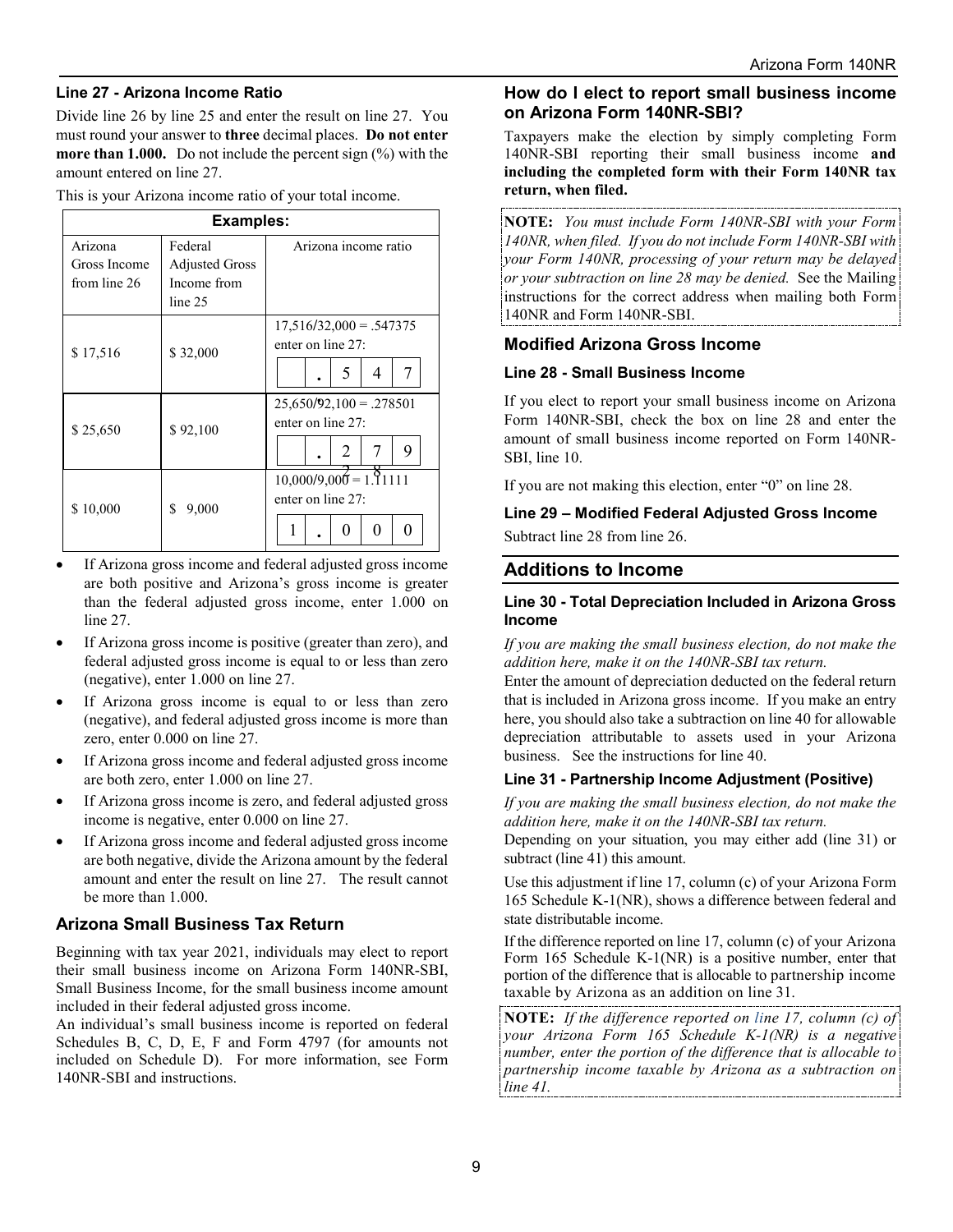#### **Line 32 - Other Additions to Income**

Use line 32 if any of the special circumstances below apply.

**NOTE:** *If you are reporting any adjustment on line 32, complete the schedule on page 5 of your tax return,* Other Additions to Arizona Gross Income*, and include it with your return. If you are not reporting any adjustment on line 32, do not include page 5 with your return.*

#### **A. Fiduciary Adjustment - Form 141AZ Schedule K-1(NR)**

*If you are making the small business election, do not make the addition here, make it on the 140NR-SBI tax return.* 

A fiduciary uses Form 141AZ Schedule K-1(NR) to report to you your share of the fiduciary adjustment from the trust or estate. Line 5 of Form 141AZ Schedule K-1(NR) shows your share of the fiduciary adjustment from the estate or trust.

Depending on your situation, you may either add (line 32) or subtract (line 45) this amount.

If the amount reported on line 5 of your Arizona Form 141AZ, Schedule K-1(NR) is a positive number, include that amount as an addition on line 32.

**NOTE:** *If the amount reported on line 5 of your Arizona Form 141AZ Schedule K-1(NR) is a negative number, include that amount as a "Subtraction from Income" on line 45.*

#### **B. Items Previously Deducted for Arizona Purposes**

Arizona statutes prohibit a taxpayer from deducting items more than once. If your Arizona taxable income includes items previously deducted for Arizona purposes, you must add back such amounts to your Arizona gross income.

#### **C. Claim of Right Adjustment for Amounts Repaid in 2021**

**NOTE:** *For items C and D; taxpayers that made the election to file an Arizona Small Business Income Tax Return in 2021, if the income required to be paid back under the claim of right is the type of income that would be included in lines 4 through 9 of the 140NR-SBI return if the income were reported in 2021, the adjustment should be made in the 140NR-SBI return. All other claim of right adjustments should be made on the regular 140NR return.* 

You must make an entry here if **all** of the following apply:

- 1. During 2021, you were required to repay amounts held under a claim of right.
- 2. The amount required to be repaid was subject to Arizona income tax in the year included in income.
- 3. The amount required to be repaid during 2021 was more than \$3,000.
- 4. You took a deduction for the amount repaid on your 2021 federal income tax return.
- 5. The deduction taken on your federal income tax return is reflected in your Arizona taxable income.

If the above apply, include the amount deducted on your federal income tax return which is reflected in your Arizona taxable income. For more information see the department's procedure, ITP 16-1, *Procedure for Individuals Who Restore Substantial Amounts Held Under a Claim of Right*.

## **D. Claim of Right Adjustment for Amounts Repaid in Prior Taxable Years**

You must make an entry here if **all** of the following apply:

- 1. During a year prior to 2021, you were required to repay income held under a claim of right.
- 2. You computed your tax for that prior year under Arizona's claim of right provisions.
- 3. A net operating loss or capital loss was established due to the repayment made in the prior year.
- 4. You are entitled to take that net operating loss or capital loss carryover into account when computing your 2021 Arizona taxable income.
- 5. The amount of the loss carryover included in your Arizona gross income is more than the amount allowed to be taken into account for Arizona purposes.

Include the amount by which the loss carryover included in your Arizona gross income is more than the amount allowed for the taxable year under Arizona law.

## **E. Addition to S Corporation Income Due to Credits Claimed**

*If you are making the small business election, do not make the addition here, make it on the 140NR-SBI tax return.* 

Shareholders of an S Corporation who claim a credit passed through from an S Corporation must make an addition to their income for the amount of expenses disallowed by reason of claiming the credit.

An S corporation that passes the following credits through to its shareholders must notify each shareholder of his or her pro rata share of the adjustment. Shareholders must include an amount on this line when claiming any of the following credits:

- Agricultural Water Conservation System Credit (Form 312)
- Pollution Control Credit (Form 315)
- **F. Adjusted Basis in Property for Which You Have Claimed a Credit for Investment in Qualified Small Businesses**

#### *If you are making the small business election, do not make the addition here, make it on the 140NR-SBI tax return.*

If you claim a credit for an investment in a qualified small business on Form 338, you must adjust your basis in the investment by the amount of the credit claimed. You must report this difference in basis on the Arizona return that you file for the taxable year in which you sell or otherwise dispose of the investment. If you sold or otherwise disposed of the investment during the 2021 taxable year, include the amount by which the adjusted basis computed under the Internal Revenue Code (IRC) with respect to that property exceeds the adjusted basis of the property computed under A.R.S. § 43-1074.02.

#### **G. Sole Proprietorship Loss of an Arizona Nonprofit Medical Marijuana Dispensary Included in Federal Adjusted Gross Income**

**NOTE***: If the Arizona nonprofit medical marijuana dispensary is registered with the Arizona Department of Health Services as anything other than a sole proprietorship, this subtraction does not apply.*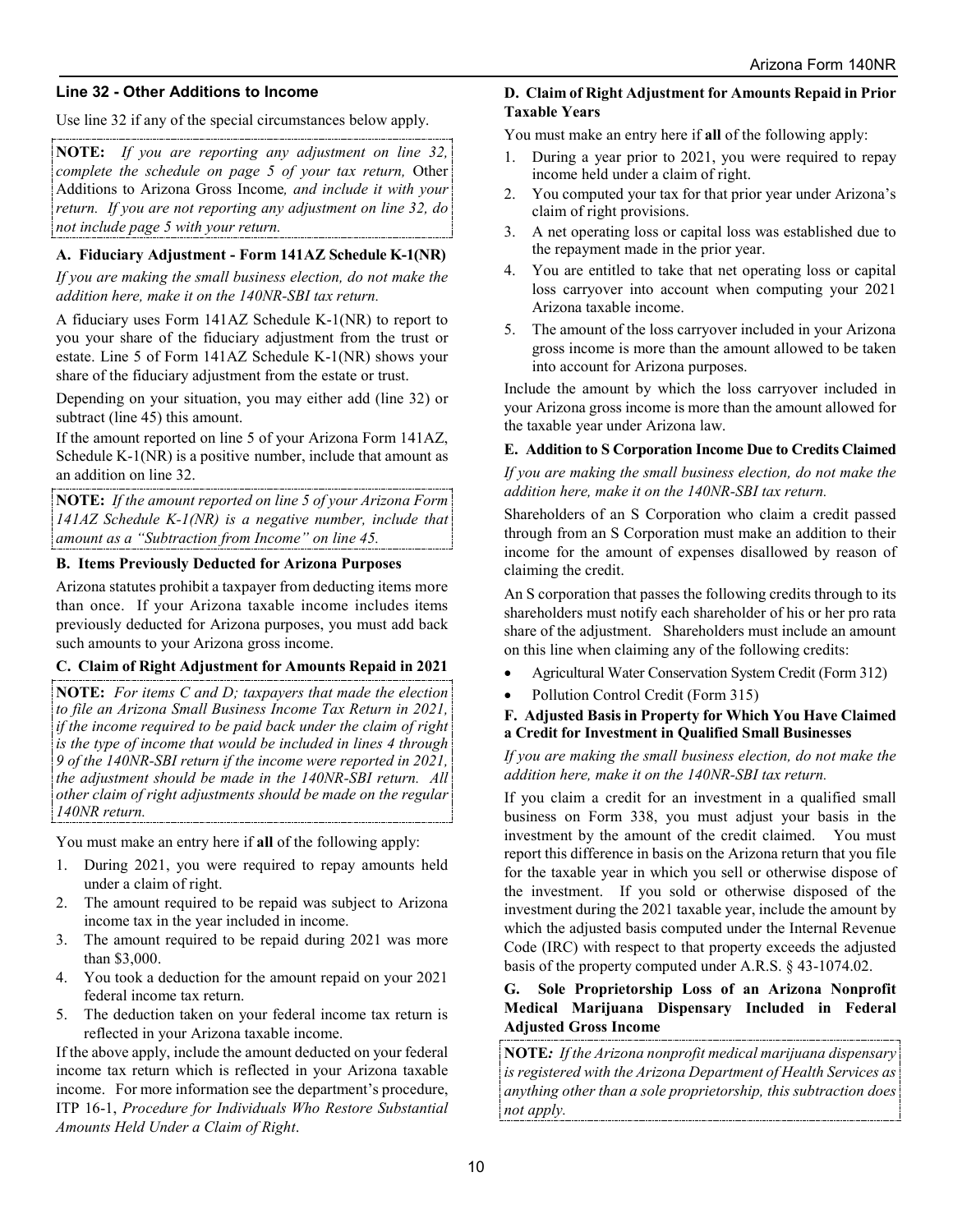#### *If you are making the small business election, do not make the addition here, make it on the 140NR-SBI tax return.*

If you are registered as an Arizona sole proprietorship with the Arizona Department of Health Services to operate in this state as a nonprofit medical marijuana dispensary, you may subtract the amount of the income from the dispensary that is included in the computation of your federal adjusted gross income.

In addition, a sole proprietorship of an Arizona dual licensee that has **not elected to operate on a for-profit basis** may subtract the portion of income included in federal adjusted gross income that is from the medical marijuana portion of the business.

**NOTE:** *A dual licensee that elects to operate on a for-profit basis does not qualify for a subtraction for the medical marijuana portion of their business.*

### **H. Americans with Disabilities Act Access Expenditures**

*If you are making the small business election, do not make the addition here, make it on the 140NR-SBI tax return.* 

If a subtraction is taken on line 45, *Other Subtractions from Income*, for the full amount of eligible access expenditures paid or incurred during the taxable year for Arizona properties to comply with the requirements of the Americans with Disabilities Act of 1990 or A.R.S. Title 41, chapter 9, article 8, any amount of eligible access expenditures that is recognized under the IRC, including any amount that is amortized according to federal amortization schedules, and that is included in computing taxable income for the current taxable year must be added to Arizona gross income.

(A.R.S. § 43-1021)

## **I. Amortization or Depreciation for a Childcare Facility**

You elected to amortize cost of a childcare facility under Arizona law in effect before 1990, and you are still deducting amortization or depreciation for that facility on your federal income tax return.

#### **J. Net Capital (Loss) from the Exchange of One Kind of Legal Tender for Another Kind of Legal Tender**

*If you are making the small business election, do not make the addition here, make it on the 140NR-SBI tax return.* 

*To determine if you are required to make this addition to income, you must net all gains and (losses) from all exchanges of one kind of legal tender for another kind of legal tender including amounts shown on Form 165 Schedule K-1(NR), Form 120S Schedule K-1(NR), and Form 141AZ, Schedule K-1(NR).*

For taxable years beginning from and after December 31, 2017, enter the amount of any net capital loss *from Arizona sources* and included in Arizona gross income for the taxable year that is derived from the exchange of one kind of legal tender for another kind of legal tender.

**NOTE:** *If the amount from all sources results in a net capital gain from the exchange of one kind of tender for another kind of tender, enter that amount on page 6, "M".*

For the purposes of this paragraph:

(a) "Legal tender" means a medium of exchange, including specie that is authorized by the United States Constitution or Congress for the payment of debts, public charges, taxes and dues.

(b) "Specie" means coins having precious metal content.

### **K. Other Adjustments Related to Tax Credits**

*If you are making the small business election, do not make the addition here, make it on the 140NR-SBI tax return.* 

You may also need to make an addition if you claimed certain tax credits. Call one of the numbers listed on page 1 if of the following apply:

- You claimed the Agricultural Water Conservation System Credit (Form 312)
- You claimed the Pollution Control Credit. (Form 315)
- You claimed the Agricultural Pollution Control Equipment Credit. (Form 325)

#### **L. Other Adjustments**

*If you are making the small business election, do not make the addition here, make it on the 140NR-SBI tax return.* 

Other adjustments may be necessary. For example, you must add-back expenses related to income that Arizona does not tax. If you have more than one Other Adjustment, add the amounts together and enter the total**.** 

#### **M. Total Other Additions to Arizona Gross Income**

Add all amounts from page 5 and enter the total on line 32.

#### **Line 33 - Subtotal**

Add lines 29, 30, 31 and 32. Enter the total on line 33.

## **Subtractions from Income**

You may only subtract those items for which statutory authority exists. Without such authority, you cannot take a subtraction. If you have any questions concerning subtractions from income, call one of the numbers listed on page 1 of these instructions.

**NOTE:** *You may not subtract any amount which is allocable to income excluded from your Arizona income.*

## **Lines 34 through 38 - Net Capital Gain or (Loss)**

**NOTE:** For lines 34-38; *if you elected to file the Arizona Small Business Income Tax Return, only claim the subtraction on this return if the net capital gain to which the subtraction relates was not moved to the Arizona Small Business Income Tax Return.*

If you have net capital gains or (losses) not related to small business income, enter those amounts on Form 140NR, lines 34-38.

If you are not filing a small business income tax return, include all allowable net capital gains or (losses) on Form 140NR, lines 34-38.

If you enter an amount on line 34, you must also complete lines 35 and 36. If you do not complete these lines, you cannot take the subtraction on line 38.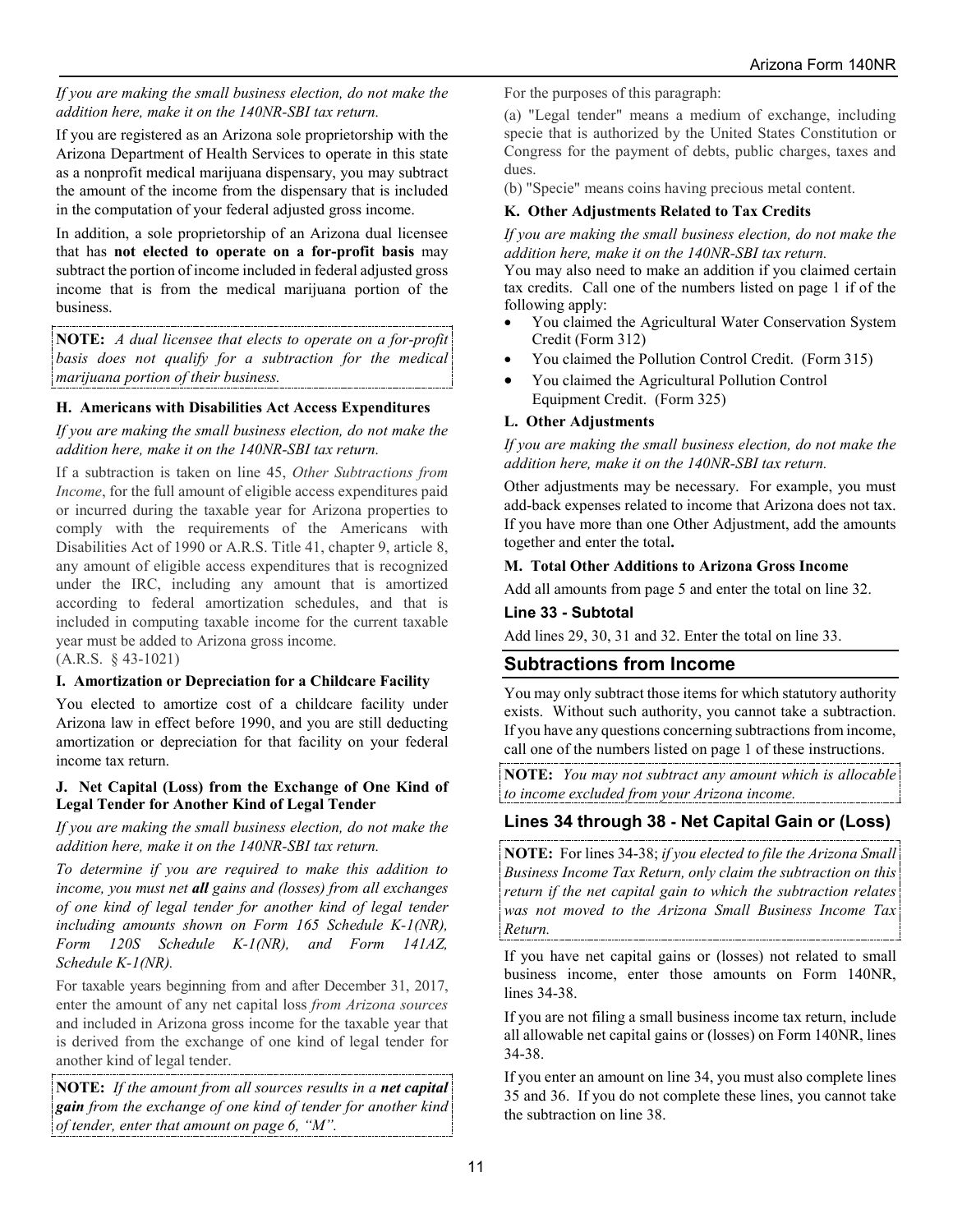**NOTE:** *If you do not have any net capital gain or (loss) to report, enter "0" on lines 34-37.*

As a nonresident, you may take the allowable subtraction for **only** those qualified net long-term capital gains that are from *Arizona sources*. You may subtract 25% (.25) of any qualifying net long-term capital gain included in your federal adjusted gross income that is derived from an investment in an asset acquired after December 31, 2011.

Use the worksheet, *Worksheet for Net Long-Term Capital Gain Subtraction for Assets Acquired after December 31, 2011,* at the end of these instructions to determine the allowable subtraction. Keep the worksheet for your records.

#### **Line 34** *-* **Total Arizona Sourced Net Capital Gain or (Loss)**

Enter the amount shown on line 20 of the Arizona column.

#### **Line 35** *-* **Total Arizona Sourced Net Short-Term Capital Gain or (Loss)**

Enter the amount of total *Arizona sourced* net short-term capital gain reported on line 35.

**NOTE:** *If you are not required to report dividend distributions and/or short-term capital gains from mutual funds on federal Form Schedule D, do not include the short-term capital gain distributed by the mutual fund on line 35.*

#### **Line 36 - Total Arizona Sourced Net Long-Term Capital Gain or (Loss)**

Enter the amount of total *Arizona sourced* net long-term capital gain or (loss) included in line 34.

**NOTE:** *If your long-term net capital gain or (loss) was limited to an amount shown on federal Form 1099-DIV and you were not required to complete Schedule D, enter the amount shown on your Form 1099-DIV from Arizona sources on line 35.*

#### **Line 37 – Arizona Sourced Net Long-Term Capital Gain from Assets Acquired After December 31, 2011**

Enter the Arizona sourced net long-term capital gain from assets acquired after December 31, 2011.

If you did not complete the worksheet at the end of these instructions and you have no net long-term capital gains from assets acquired after December 31, 2011, enter "0". If you completed the worksheet, enter the amount from the worksheet, line 7.

Only include net long-term capital gains on this line if it can be verified that the asset was acquired after December 31, 2011. For purposes of this line, an asset acquired by gift or inheritance is considered acquired on the date it was acquired by the gift-giver or the deceased individual.

#### **Line 38 – Arizona Sourced Net Long-Term Capital Gain Subtraction from Income for Assets Acquired After December 31, 2011**

Multiply the amount on line 37 by 25% (.25) and enter the result.

If you take a subtraction on line 39 that includes any long-term capital gain from an investment in qualified small business made **after** December 31, 2011, you **cannot include** that portion of the net capital gain in your computation of the allowable subtraction on line 38 for any net long-term capital gain from assets acquired after December 31, 2011 and included in federal adjusted gross income.

*1099-DIV:* If you received Form 1099-DIV issued from a fund Administrator and the 1099-DIV included long-term capital gains from the sale of assets within the fund (for example a mutual fund) for the current tax year and the form did not include the acquisition date of each asset sold within the fund, you cannot verify that the long-term capital gain was from an asset acquired by the Fund was after December 31, 2011, for the purpose of the allowable subtraction on line 38. In this case, you may want to contact the Fund Administrator and request to obtain the acquisition date of each asset sold within the fund. If the Administrator does not provide you with the specific date(s), then those assets cannot be included on line 37.

*1099-B:* If you received Form 1099-B showing a capital gain or (loss) from the sale of your portion of a fund (for example a mutual fund), Form 1099-B would generally include your purchase date of the fund including acquisition dates of assets included in your portion of the fund when reporting short-term or long-term capital gains or (losses). In this case, you would know the specific date the asset was acquired and those assets may be included on line 37.

#### **Line 39 - Net Capital Gain from Investment in a Qualified Small Business**

*If you are making the small business election, do not take the subtraction here, take it on the 140NR-SBI tax return.* 

To take the subtraction for a net capital gain from investment in an Arizona qualified small business, you must net all gains and (losses) from investments in Arizona qualified small businesses including amounts shown on Forms 165 Schedule K-1, 120S Schedule K-1, and/or 141AZ, Schedule K-1.

You may subtract the amount of any **net** capital gain included in federal adjusted gross income for the taxable year derived from investment in a qualified small business as determined by the Arizona Commerce Authority (ACA) pursuant to A.R.S. § 41-1518.

To qualify for this subtraction, your investment in the qualified small business must have been made *after* the ACA certified the company as a qualified small business and *before* the company's certification expiration date. An investment made prior to certification or after the expiration of certification does not qualify for this subtraction.

See the ACA's website, *Small Business Incentives: Angel Investment*, for a list of certified businesses and their certification dates.

On line 39, enter the amount of the allowable subtraction.

## **Line 40 - Recalculated Arizona Depreciation**

*If you are making the small business election, do not take the subtraction here, take it on the 140NR-SBI tax return.*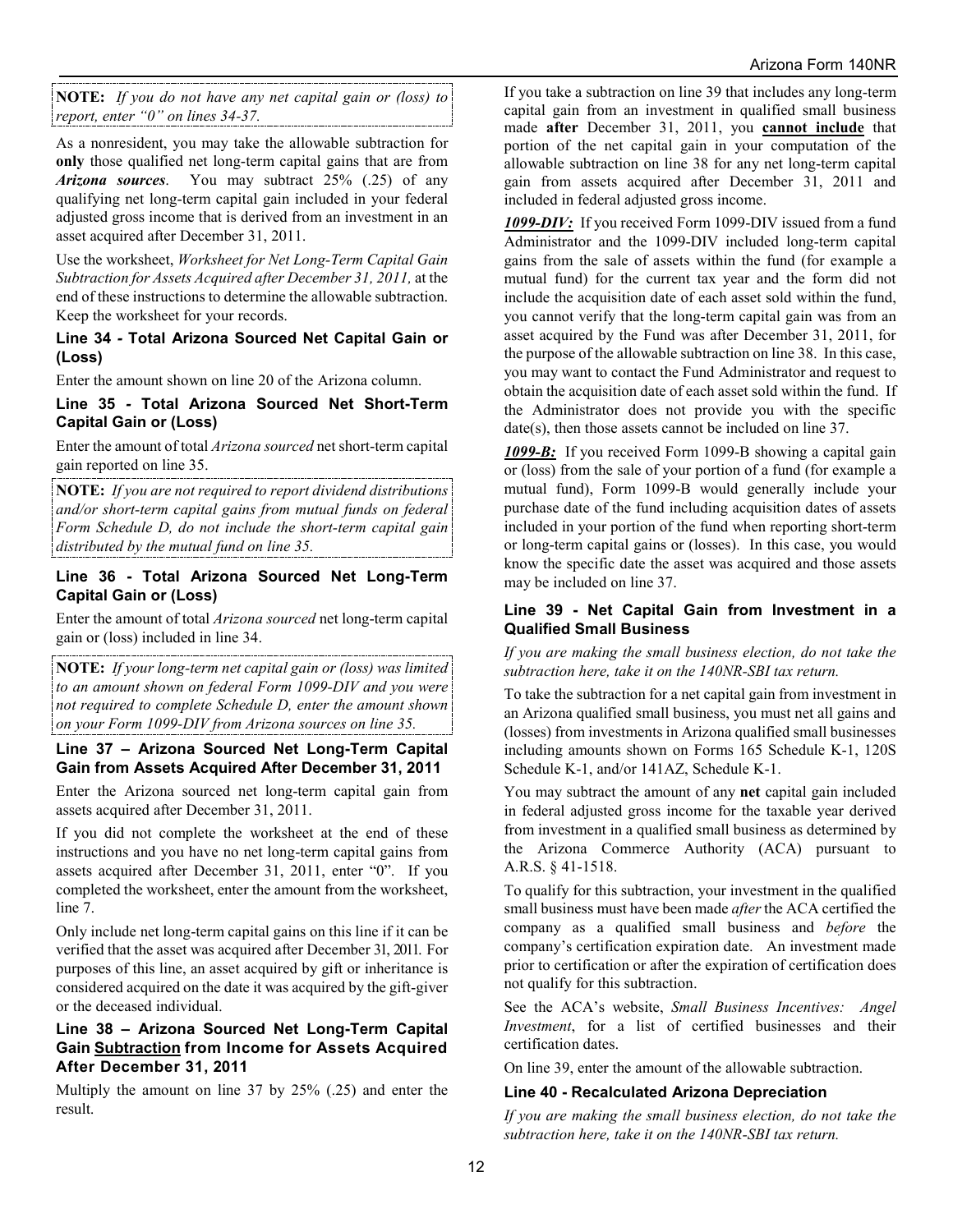As a nonresident, you may take the allowable subtraction that is **only** related to income sourced to Arizona.

**NOTE:** *For more information and examples of how to calculate Arizona bonus depreciation, see the department's procedure, ITP 16-2,* Procedure for Individuals who Claim Federal and/or Arizona Bonus Depreciation*.* 

**For assets placed in service in taxable years beginning before December 31, 2012,** enter the total amount of depreciation attributable to assets used in your Arizona business allowable pursuant to IRC  $\S$  167(a) for the taxable year calculated as if you had elected not to claim bonus depreciation for eligible properties for federal purposes.

**For assets placed in service during taxable years beginning from and after December 31, 2012 through December 31, 2013,** the amount of the subtraction depends on the method used to compute the depreciation for these assets.

**For assets placed in service in taxable years beginning from and after December 31, 2013 through December 31, 2015,** enter the total amount of depreciation attributable to assets used in your Arizona business allowable pursuant to IRC § 167(a) for the taxable year calculated as if the bonus depreciation is 10% of the amount of federal bonus depreciation pursuant to IRC § 168(k).

**For assets placed in service in taxable years beginning from and after December 31, 2015 through December 31, 2016,** enter the total amount of depreciation attributable to assets used in your Arizona business allowable pursuant to IRC § 167(a) for the taxable year calculated as if the bonus depreciation is 55% of the amount of federal bonus depreciation pursuant to IRC § 168(k).

**For assets placed in service in taxable years beginning from and after December 31, 2016,** enter the total amount of depreciation attributable to assets used in your Arizona business allowable pursuant to IRC  $\S$  167(a) for the taxable year calculated as if the bonus depreciation is the full amount of federal bonus depreciation pursuant to IRC  $\S$  168(k).

Add all amounts together and enter the total on line 40.

#### **Line 41 - Partnership Income Adjustment**

*If you are making the small business election, do not make the addition here, make it on the 140NR-SBI tax return.* 

Use this adjustment if Form 165 Schedule K-1(NR), line 17, column (c) shows a difference between federal and state distributable income.

If the difference reported on line 17, column (c) is a negative number, enter that portion of the difference that is allocable to partnership income taxable by Arizona as a subtraction on line 41. **Do not include a minus sign or use parentheses.**

**NOTE:** *If the difference reported on line 17, column (c) of your Arizona Form 165 Schedule K-1(NR), is a positive number, enter that portion of the difference that is allocable to partnership income taxable by Arizona as an addition on line 31.*

#### **Line 42 -**

Subtract lines 38 through 41 from line 33 and enter the difference.

### **Line 43 - Interest on U.S. Obligations**

*If you are making the small business election, do not take the subtraction here, take it on the 140NR-SBI tax return.* 

Enter the amount of interest income from U.S. Government obligations included as income on line 16 in the ARIZONA column. U.S. Government obligations include obligations such as savings bonds and treasury bills. You must reduce this subtraction by any interest or other related expenses incurred to purchase or carry the obligation. Reduce the subtraction only by the amount of such expenses included in your Arizona gross income.

#### **Line 44 - Agricultural Crops Given to Arizona Charitable Organizations**

*If you are making the small business election, do not take the subtraction here, take it on the 140NR-SBI tax return.* 

Arizona law allows for a subtraction for qualified crop gifts made during 2021 to one or more charitable organizations. To take this subtraction, **all** of the following must apply:

- 1. You must be engaged in the business of farming or processing agricultural crops.
- 2. The crop must be grown in Arizona.
- 3. You made your gift to a charitable organization located in Arizona that is exempt from Arizona income tax.

The subtraction is the greater of the wholesale market price or the most recent sale price for the contributed crop.

The amount of subtraction cannot include any amount deducted pursuant to IRC § 170 with respect to crop contribution that exceeds the cost of producing the contributed crop. To determine if your crop gift qualifies for this subtraction, see the department's procedure, ITP 12-1, *Establishing an Income Tax Subtraction for Agricultural Crops Contributed to Charitable Organizations*.

#### **Line 45 - Other Subtractions from Income**

Use line 45 if any of the following special circumstances apply.

**NOTE:** *If you are reporting any adjustment on line 45, complete the schedule on page 6 of your tax return,* Other Subtractions from Arizona Gross Income*, and include it with your return. If you are not reporting any adjustment on line 45, do not include page 6 with your return.*

#### **A. Certain Wages of American Indians**

Enrolled members of American Indian tribes may subtract wages earned while living and working on their tribe's reservation. You can subtract only those amounts that you included on line 15, ARIZONA column. The federal government must recognize these tribes. For more information, see the department's ruling, ITR 96-4, *Income Taxation of Indians and Spouses.*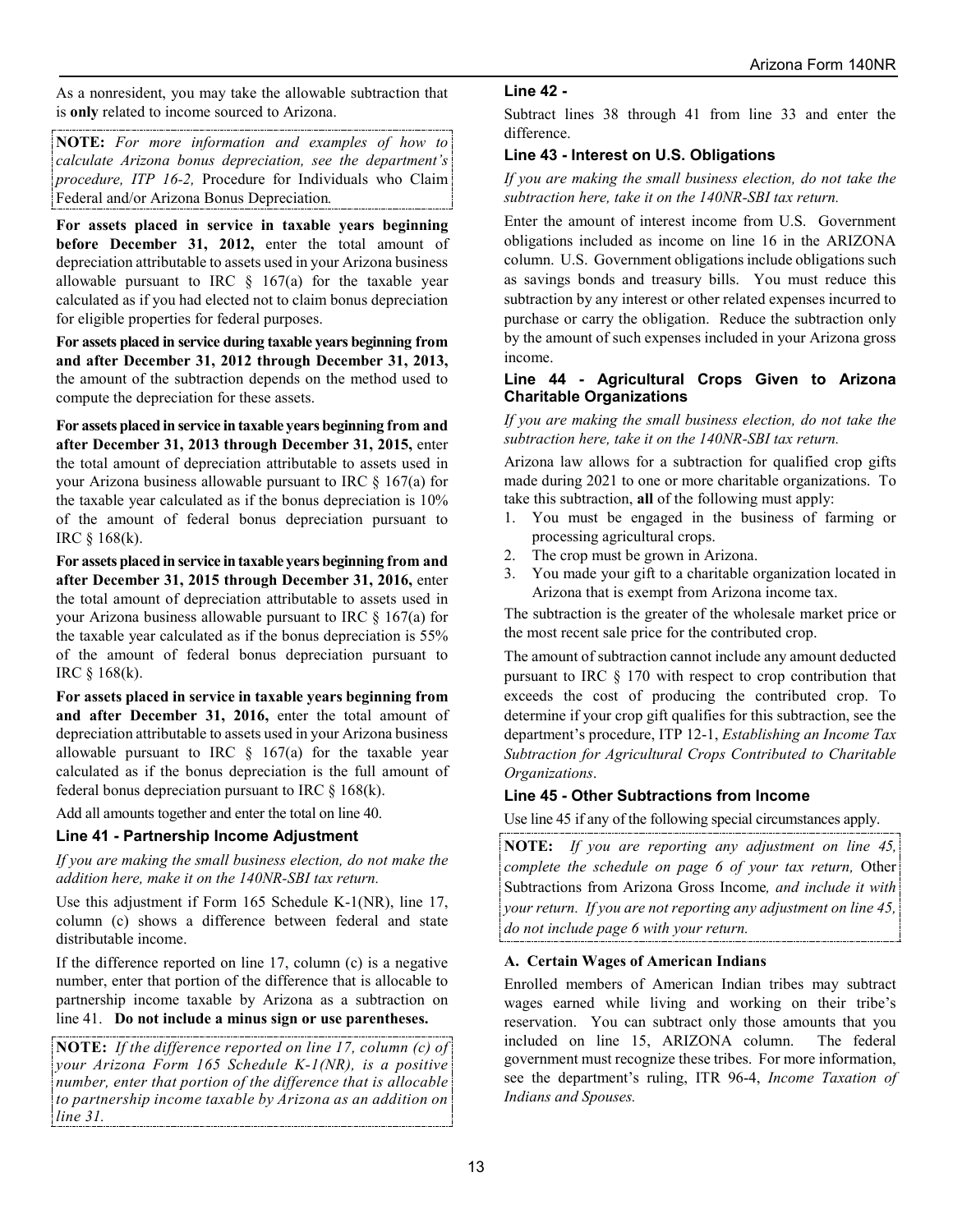#### **B. Qualified Wood Stove, Wood Fireplace, or Gas-Fired Fireplace**

Arizona law provides a subtraction for converting an existing fireplace to one of the following:

- a qualified wood stove,
- a qualified wood fireplace, or
- a gas fired fireplace and non-optional equipment directly related to its operation.

You may subtract up to \$500 of the costs incurred for converting an existing fireplace on your property located in Arizona. When you figure your subtraction, do not include taxes, interest, or other finance charges.

A qualified wood stove or a qualified wood fireplace is a residential wood heater that was manufactured on or after

July 1, 1990, or sold at retail on or after July 1, 1992. The residential wood heater must also meet the U.S. Environmental Protection Agency's July 1990 particulate emissions standards.

A qualified gas fired fireplace is any device that burns natural or liquefied petroleum gas as its fuel through a burner system that is permanently installed in the fireplace. The conversion of an existing wood burning fireplace to noncombustible gas logs that are permanently installed in the fireplace also qualifies as a gas fired fireplace.

#### **C. Claim of Right Adjustment for Amounts Repaid in Prior Taxable Years**

**NOTE:** *For taxpayers that made the election to file an Arizona Small Business Income Tax Return in 2021, if the income required to be paid back under the claim of right is the type of income that would be included in lines 4 through 9 of the 140NR-SBI return if the income were reported in 2021, the adjustment should be made in the 140-SBI return. All other claim of right adjustments should be made on the regular 140NR return.*

You must make an entry here if **all** of the following apply:

- 1. During a year prior to 2021, you were required to repay income held under a claim of right.
- 2. The amount required to be repaid was subject to Arizona income tax in the year included in income.
- 3. You computed your tax for that prior year under Arizona's claim of right provisions.
- 4. A net operating loss or capital loss was established due to the repayment made in the prior year.
- 5. You are entitled to take that net operating loss or capital loss carryover into account when computing your 2021 Arizona taxable income.
- 6. The amount of the loss carryover allowed to be taken into account for Arizona purposes is more than the amount included in your Arizona gross income.

Include the amount by which the loss carryover allowed for the taxable year under Arizona law is more than the amount included in your Arizona gross income. For more information on the Arizona claim of right provisions, see the department's

procedure, ITP 16-1, *Procedure for Individuals Who Restore Substantial Amounts Held Under a Claim of Right*.

#### **D. Certain Expenses Not Allowed for Federal Purposes**

*If you are making the small business election, do not take the subtraction here, take it on the 140NR-SBI tax return.* 

You may subtract some expenses that you cannot deduct on your federal return when you claim certain federal tax credits. These federal tax credits include the following:

- the Federal Work Opportunity Credit,
- the Empowerment Zone Employment Credit,
- the credit for employer-paid social security taxes on employee cash tips, and
- the Indian Employment Credit.

If you claimed any of the above federal tax credits for 2021, include the portion of wages or salaries attributable to Arizona source income that you paid or incurred during the taxable year that is equal to the amount of those federal tax credits you claimed.

#### **E. Basis Adjustment for Property Sold or Otherwise Disposed of During the Taxable Year**

#### *If you are making the small business election, do not take the subtraction here, take it on the 140NR-SBI tax return.*

For property used in an Arizona business that is sold or otherwise disposed of during the taxable year by a taxpayer who added back all depreciation for that property for all taxable years beginning from and after December 31, 1999, include the amount of depreciation that has been allowed pursuant to IRC  $§$  167(a) to the extent that the amount has not already reduced Arizona taxable income in the current or prior years. (Note: The practical effect of this is to allow a subtraction for the difference in basis for any asset for which bonus depreciation has been claimed on the federal return.) You may make this adjustment only for property that was used in your Arizona business.

#### **F. Fiduciary Adjustment**

*If you are making the small business election, do not take the subtraction here, take it on the 140NR-SBI tax return.* 

A fiduciary uses Form 141AZ Schedule K-1(NR) to report to you your share of the fiduciary adjustment from the trust or estate. Line 5 of Form 141AZ Schedule K-1(NR) shows your share of the fiduciary adjustment from the estate or trust.

Depending on your situation, you may either add (line 32) or subtract (line 45) this amount.

If the amount on Form 141AZ Schedule K-1(NR), line 5 is a negative number, include that amount as a subtraction from income on line 45.

**NOTE:** *If the amount on Form 141AZ Schedule K-1(NR), line 5 is a positive number, include that amount as an addition to income on line 32.*

#### **G. Net Operating Loss Adjustment**

*If you are making the small business election, do not take the subtraction here, take it on the 140NR-SBI tax return.*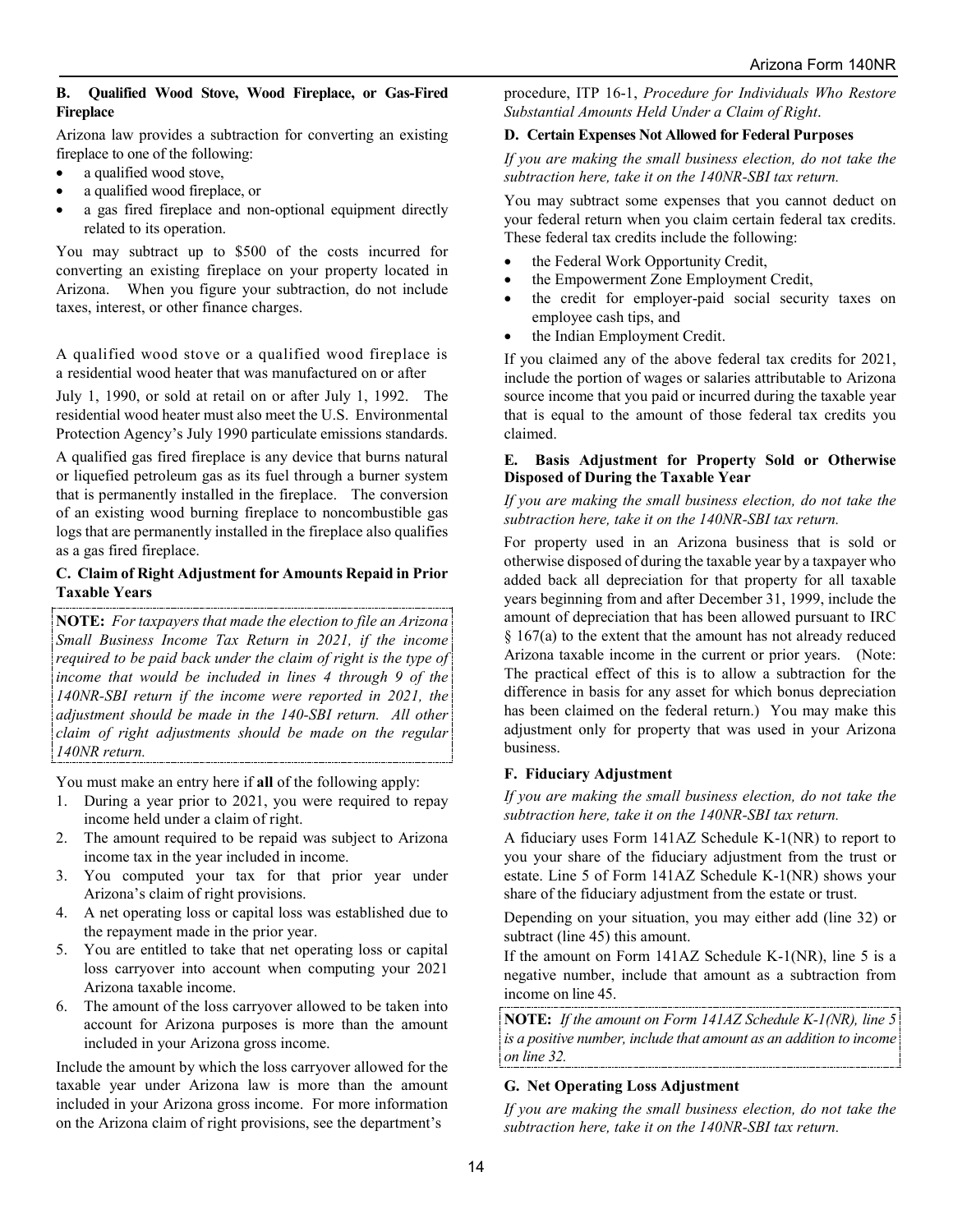**NOTE:** *This subtraction applies to only those individuals who made an election under the special federal net operating loss rules for 2008 and 2009. Under the special rules for 2008 and 2009, you could have elected to carry the net operating loss back for 3, 4, or 5 years instead of the normal 2 years. This election would have been allowed under IRC § 172(b)(1)(H) as amended by the American Recovery and Reinvestment Act of 2009 or the Worker, Homeownership, and Business Assistance Act of 2009.*

Arizona did not adopt the special federal net operating loss rules for losses incurred during 2008 or 2009. For Arizona purposes, you must deduct an Arizona source net operating loss as if the loss was computed under IRC § 172 in effect prior to the enactment of those special rules. If you made an election to deduct your 2008 or 2009 federal net operating loss under IRC  $\S$  172(b)(1)(H), you may have to enter an amount here. Figure how much of the net operating loss carry forward would have been allowed as a deduction on your 2021 federal income tax return, if the election described in IRC  $\S$  172(b)(1)(H) had not been made in the year of the loss. Then figure how much of the carry forward computed under that method was derived from Arizona source losses. The amount you may take as a subtraction is the difference between the amount of Arizona source net operating loss carryover allowable as a deduction for federal purposes under the as if calculation and the amount of the Arizona source net operating loss deduction actually taken for federal purposes that you included in your Arizona gross income. On line 45, include the amount of allowable Arizona source loss carry forward deduction that exceeds the actual amount of Arizona source net operating loss carry forward deduction that was deducted in arriving at Arizona gross income.

**NOTE:** *As an Arizona nonresident, you may have had a loss from your prior year Arizona business operations. However, the loss cannot offset this year's income unless the as-if calculation results in an Arizona source net operating loss deduction for federal purposes. You can only take this subtraction if the as-if federal net operating loss deduction for 2021 includes Arizona source losses that have not been absorbed by non-Arizona income in any intervening years. You cannot subtract any amount of that net operating loss that has been absorbed by non-Arizona income in any intervening years. You also cannot take a subtraction for any amount that has already been deducted for Arizona purposes.* 

#### **H. Sole Proprietorship Income of an Arizona Nonprofit Medical Marijuana Dispensary Included in Federal Adjusted Gross Income**

*If you are making the small business election, do not take the subtraction here, take it on the 140NR-SBI tax return.* 

**NOTE:** *If the Arizona nonprofit medical marijuana dispensary is registered with the Arizona Department of Health Services as anything other than a sole proprietorship, this subtraction does not apply.*

If you are registered as an Arizona sole proprietorship with the Arizona Department of Health Services to operate in this state as a nonprofit medical marijuana dispensary, you may subtract the amount of the income from the dispensary that is included in the computation of your federal adjusted gross income.

In addition, a sole proprietorship of an Arizona dual licensee that **has not elected to operate on a for-profit basis** may subtract the portion of income included in federal adjusted gross income that is from the medical marijuana portion of the business.

**NOTE:** *A dual licensee that elects to operate on a for-profit basis does not qualify for a subtraction for the medical marijuana portion of their business.*

#### **I. Americans with Disabilities Act Access Expenditures**

*If you are making the small business election, do not take the subtraction here, take it on the 140NR-SBI tax return.* 

A subtraction is allowed for eligible business access expenditures paid or incurred during the taxable year for Arizona properties to comply with the requirements of the Americans with Disabilities Act of 1990 or A.R.S. Title 41, chapter 9, article 8 by retrofitting developed real property that was originally placed in service at least ten years before the current taxable year. (A.R.S. §§ 43-1022 and 43-1024)

"*Eligible business access expenditures*" include reasonable and necessary amounts paid or incurred to:

- Remove any barriers that prevent a business from being accessible to or usable by individuals with disabilities.
- Provide qualified interpreters or other methods of making audio materials available to hearing-impaired individuals.
- Provide qualified readers, taped texts, and other effective methods of making visually delivered materials available to individuals with visual impairments.
- Acquire or modify equipment or devices for individuals with disabilities.
- Provide other similar services, modifications, materials, or equipment.

**NOTE:** *A taxpayer who has been cited for noncompliance with the Americans with Disabilities Act of 1990 or A.R.S. Title 41, chapter 9, article 8 by either federal or state enforcement officials is ineligible for a subtraction under this section for any expenditure required to cure the cited violation.* 

Include the amount of allowable expenses paid or incurred during the tax year.

#### **J. Exploration Expenses Deferred Before January 1, 1990**

*If you are making the small business election, do not take the subtraction here, take it on the 140NR-SBI tax return.* 

Call one of the numbers listed on page 1 of these instructions if you deferred exploration expenses determined under IRC § 617 in a taxable year ending before January 1, 1990 and you have not previously taken a subtraction for those expenses.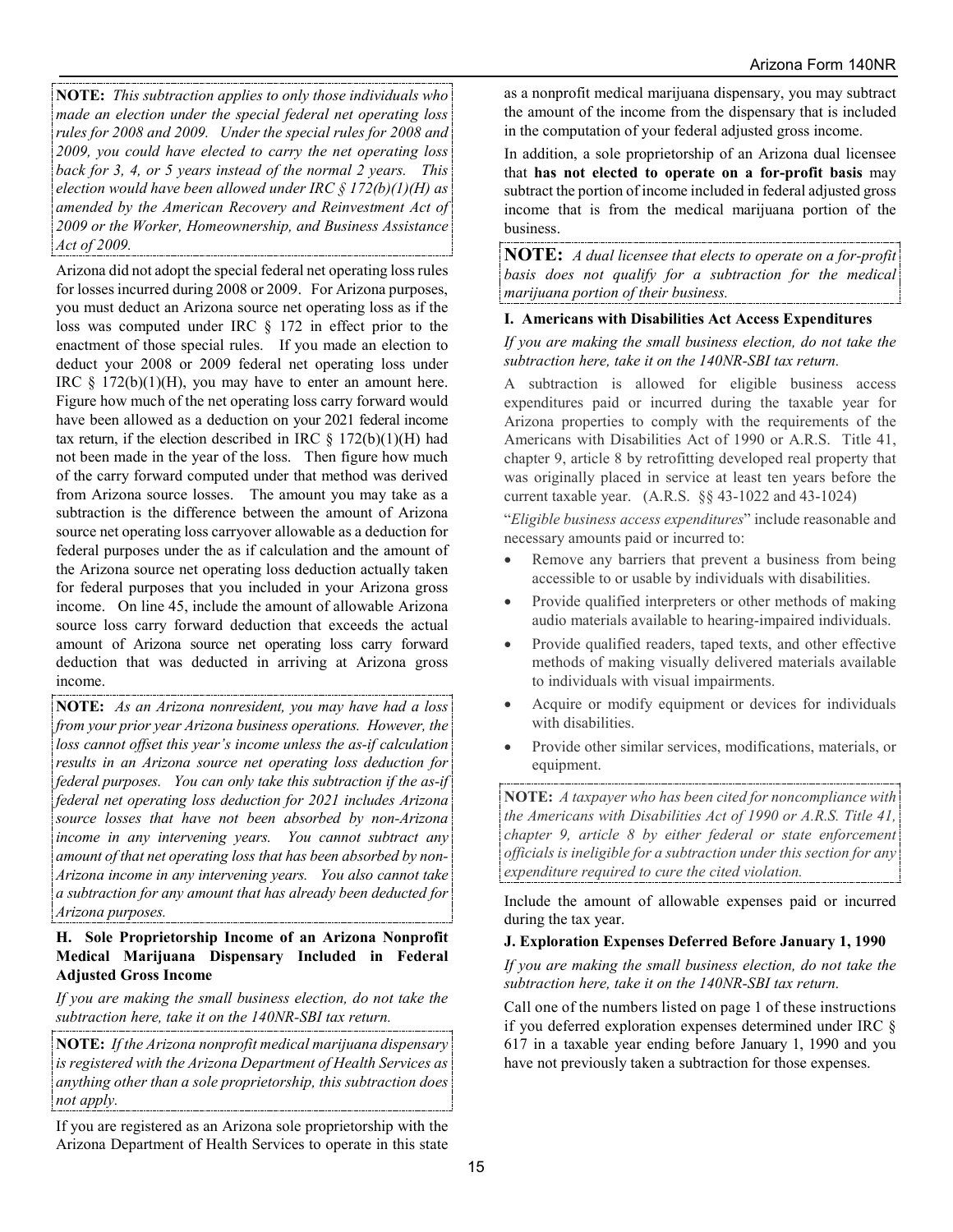#### **K. Sole Proprietorship – Marijuana Establishment and Testing Facilities and Dual Licensees that Elect to Operate on a for-profit basis**

*If you are making the small business election, do not take the subtraction here, take it on the 140NR-SBI tax return.* 

*A Sole Proprietorship or disregarded LLC (dual licensee) that takes the allowable subtraction for the income of an Arizona Nonprofit Medical Marijuana Dispensary (NMMD) under item "H", cannot take this allowable subtraction".*

Enter the total amount of ordinary and necessary expenses related to the sales of recreational use products reported on Arizona Schedule DFE, *Disallowed Federal Expense Schedule for Marijuana Establishments*, line 16. **Include this schedule (after page 6) with your tax return, when filed.**

Do not include Cost of Goods Sold or any other expenses already allowed to be deducted on your federal return in the total amount of expenses reported on this line.

**NOTE:** Sole Proprietors and disregarded LLCs must contact the Arizona Department of Health Services (ADHS) to make the election to operate on a for-profit basis.

#### **L. S corporation Shareholders – Marijuana Establishment, Testing Facilities and Dual Licensees that Elected to Operate on a For-profit Basis**

*If you are making the small business election, do not take the subtraction here, take it on the 140NR-SBI tax return.* 

Enter the amount of your pro-rata share of ordinary and necessary expenses related to the sales of recreational use products s shown on your 120S Schedule K-1(NR), line 20.

Do not include Cost of Goods Sold in the total amount of expenses reported on this line.

#### **M. Net Capital Gain from the Exchange of One Kind of Legal Tender for Another Kind of Legal Tender**

*If you are making the small business election, do not take the subtraction here, take it on the 140NR-SBI tax return.* 

To take this subtraction, you must net **all** gains and (losses) from all exchanges of one kind of legal tender for another kind of legal tender, including amounts shown on Forms 165 Schedule K-1(NR), 120S Schedule K-1(NR), and/or 141AZ Schedule K-1(NR).

Enter the amount of any net capital gain *from Arizona sources* included in Arizona gross income for the taxable year that is derived from the exchange of one kind of legal tender for another kind of legal tender.

**NOTE:** *If the amount from all sources results in a net capital (loss) from the exchange of one kind of tender for another kind of tender, enter that amount on page 5, "J".*

For the purposes of this paragraph:

(a) "Legal tender" means a medium of exchange, including specie that is authorized by the United States Constitution or Congress for the payment of debts, public charges, taxes and dues.

(b) "Specie" means coins having precious metal content.

#### **N. Other Adjustments**

*If you are making the small business election, do not take the subtraction here, take it on the 140NR-SBI tax return.* 

Other adjustments may be necessary. If an allowable adjustment is not listed above, enter that amount on this line. If you have more than one *Other Adjustment*, add the amounts together and enter the total.

#### **O. Total Other Subtractions from Arizona Gross Income**

Add all amounts on page 6 and enter the total on page 2, line 45.

#### **Line 46**

Subtract lines 43, 44 and 45 from line 42.

#### **Exemptions – Lines 47 through 49**

#### **Line 47 - Age 65 or Over**

Multiply the number in box 8 on the front of your return by \$2,100 and enter the result.

#### **Line 48 - Blind**

Multiply the number in box 9 on the front of your return by \$1,500 and enter the result.

#### **Line 49 - Other Exemptions**

**NOTE:** *If you take an Other Exemption for an individual on line 49, you cannot claim this individual for the dependent tax credit on line 59. In this case do not include this person in Box 10b.* 

You must complete page 4, Part 2 to compute your allowable Other Exemptions, on line 49. Be sure to enter the number of individuals listed in Part 2 in the box, **49E, on line 49**.

You may take an exemption in the amount of \$2,300 for each of the following individuals:

- A person who is age 65 or over (related to you or not) if either of the following applies:
	- 1. In 2021, you paid more than one-fourth of the cost of keeping this person in an Arizona nursing care institution, an Arizona residential care institution, or an Arizona assisted living facility. Your cost must be more than \$800.
	- 2. In 2021, you paid more than \$800 for either Arizona home health care or other medical costs for the person.

*If both 1 and 2 apply to the same person, you are limited to only one exemption of \$2,300 for that person.*

**NOTE:** *If a taxpayer's 65th birthday was January 1, 2022 (born 1/1/1957), that person would be considered to be age 65 at the end of 2021 for federal income tax purposes and likewise for Arizona income tax purposes.*

- A stillborn child if the following apply:
- 1. The stillbirth occurred during 2021.
- 2. You received a certificate of birth resulting in stillbirth from the Arizona Department of Health Services.
- 3. The child would have otherwise been a member of your household.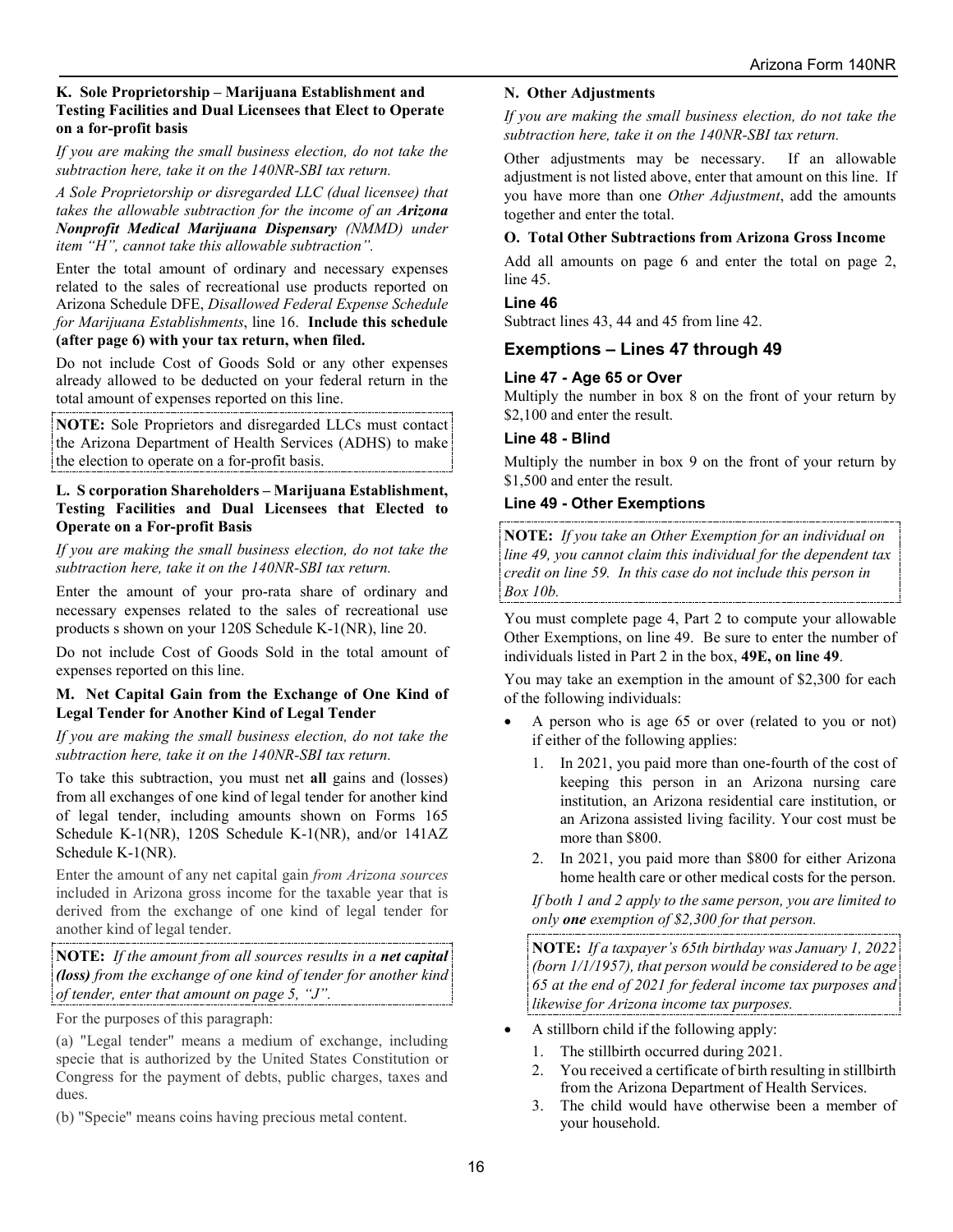Enter the following in columns (a) through (d):

- a) The individual's first and last name. If you are claiming an exemption for a stillborn child and the child was not named, enter "stillborn child" in place of a name.
- b) The individual's social security number. If you are claiming an exemption for a stillborn child, enter the certificate number from the certificate of birth resulting in stillbirth.
- c) For those individuals age 65 or over:
	- Check box C1 if you paid more than one-fourth of the cost of keeping this person in an Arizona nursing care institution, an Arizona residential care institution, or an Arizona assisted living facility. Your cost must be more than \$800 during the taxable year;
	- Check box C2 if you paid more than \$800 for either Arizona home health care or other medical costs for the person during the taxable year.

*If you check both box C1 and box C2 for the same individual, you are limited to only one exemption of \$2,300 for that individual.*

(d) Check this box if claiming an exemptions for a stillborn child.

Enter the total **number** of exemptions in box **49E** on line 49.

**You may lose the exemption if you do not furnish this information.** 

Multiply the number in box **49E** by \$2,300 and enter the result.

#### **Line 50 - Total Exemptions**

Add lines 47, 48, and 49 and enter the total.

#### **Line 51 - Prorated Exemptions**

Multiply the amount on line 50 by your Arizona income ratio from line 27 and enter the result.

**For Active Duty Military Personnel Only:** *If you were on active duty in Arizona during 2021 but you were a resident of another state, you must prorate these exemptions.*

#### **Line 52 - Arizona Adjusted Gross Income**

Subtract line 51 from line 46. If less than zero, enter "0".

## **Figuring Your Tax**

#### **Line 53 – Itemized Deductions or Standard Deductions**

You must decide whether to take the standard deduction or to itemize your deductions. Your Arizona income tax will be less if you take the larger of your standard deduction or your itemized deductions.



When you *e-file*, the software completes the math for you.

## **Your Itemized Deduction**

You may itemize deductions on your Arizona return even if you take a standard deduction on your federal return.

The itemized deductions allowed for Arizona purposes are those itemized deductions that are allowable under the IRC.

As an Arizona nonresident, you must prorate these deductions by the income ratio which your Arizona gross income is of your federal adjusted gross income.

To determine your Arizona itemized deductions, complete a federal Form 1040 Schedule A, then complete the Arizona Form 140NR Schedule A(NR). **If you itemize deductions, check box 53I.**

**NOTE:** *If you itemize, you must include a copy of your federal Schedule A and your Arizona Schedule A(NR) with your Arizona return.*

## **Your Standard Deduction**

**CAUTION:** *You must prorate the standard deduction.*

Nonresident individuals who claim the standard deduction must prorate the deduction by the income ratio for which the taxpayer's Arizona gross income is of the taxpayer's federal adjusted gross income.

This will, in effect, prorate the standard deduction between income taxable to Arizona and income not taxable to Arizona and allow only that portion of the deduction allocable to income taxable to Arizona. **If you take the standard deduction, check box 53S and complete the following worksheet.**

| <b>Standard Deduction Chart</b> |                                                   |  |  |
|---------------------------------|---------------------------------------------------|--|--|
| If your filing status is:       | Your standard deduction<br>prior to prorating is: |  |  |
| Single                          | \$12,550                                          |  |  |
| Married filing joint            | \$25,100                                          |  |  |
| Married filing separate         | \$12,550                                          |  |  |
| Head of Household               | \$18,800                                          |  |  |

| <b>Standard Deduction Worksheet</b>                                                                     |   |  |  |
|---------------------------------------------------------------------------------------------------------|---|--|--|
| from the standard<br>Amount<br>deduction chart. Enter the amount<br>shown for your filing status.       | S |  |  |
| Enter your Arizona income ratio<br>from Form 140NR, page 1, line 27.                                    |   |  |  |
| Multiply line 1 by the ratio on line<br>2. Enter the result here and on<br>Form 140NR, page 2, line 53. |   |  |  |

#### **Line 54 - Increased Standard Deduction for Charitable Contributions**

A taxpayer may increase the allowable standard deduction amount equal to 25% (.25) of the total amount of a taxpayer's charitable contributions that would have been allowed if the taxpayer elected to claim itemized deductions.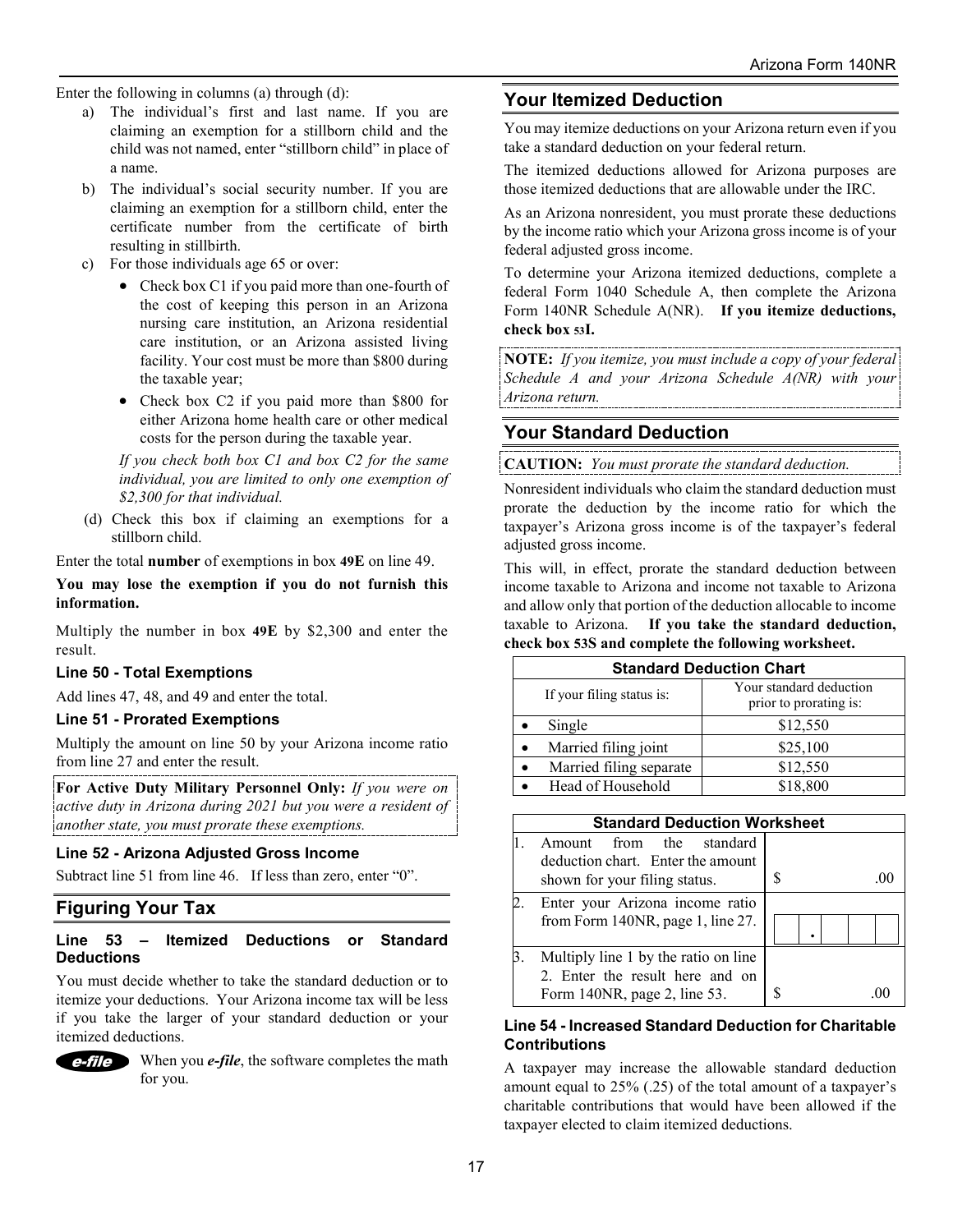To claim the increased standard deduction, you must complete Form 140NR, page 3 and include the completed page with your tax return, when filed.

Be sure to check box **54C** on line 54. If you do not check this box *and* include a completed page 3 with your tax return, you may be denied the increased standard deduction.

#### **Line 55 - Arizona Taxable Income**

Subtract lines 53 and 54 from line 52 and enter the difference. If less than zero, enter zero "0." Use this amount to calculate your tax using Tax Table X or Y.

#### **Line 56a - Tax Amount**

Enter the tax from Tax Tables X and Y.

#### **Line 56b**

Do not enter an amount on this line.

#### **Line 57 - Tax from Recapture of Credits from Arizona Form 301**

Enter the amount of tax due from recapture of credits from Arizona Form 301, Part 2, line 30.

#### **Line 58 - Subtotal of Tax**

Add lines 56a and 57 and enter the total.

### **Line 59 - Dependent Tax Credit**

**NOTE:** *If you claim an individual for the dependent tax credit on line 59, you cannot take an exemption for the same individual as an Other Exemption on line 49.*

For taxable years beginning from and after December 31, 2018, taxpayers may claim a nonrefundable Dependent Tax Credit for certain qualifying dependents.

For the purpose of the dependent tax credit, "dependent" means an individual that qualifies as a dependent for federal purposes. The tax credit is equal to:

- \$100 for each qualifying dependent who is under 17 years of age at the end of the taxable year.
- \$25 for each qualifying dependent who is at least 17 years of age at the end of the taxable year.

Nonresidents are required to apportion their Dependent Tax Credit by the Arizona income tax ratio computed on page 1, line 27.

The allowable credit is reduced for single, head of household, and married taxpayers filing separate returns whose federal adjusted gross income (page 1, line 25) is more than \$200,000; and for married taxpayers filing a joint return whose federal adjusted gross income is more than \$400,000.

#### **Complete the following tables to compute your credit.**

| Table I |     |        |               |  |  |
|---------|-----|--------|---------------|--|--|
| (a)     | (b) | (c)    | (d)           |  |  |
|         |     | Credit | Multiply      |  |  |
|         |     | amount | column (b) by |  |  |
|         |     |        | column (c)    |  |  |

| 1. Enter number of<br>dependents from<br>page $1$ , box $10a$                        | \$100 |   |  | .00 |
|--------------------------------------------------------------------------------------|-------|---|--|-----|
| 2. Enter number of<br>dependents from<br>page $1, box 10b$                           | \$25  |   |  | .00 |
| 3. Credit amount before adjustment. Add<br>lines 1 and 2. Enter total in column (d). |       | S |  | .00 |
| 4. Enter your Arizona income ratio from                                              |       |   |  |     |
| 5. Multiply line 3 by the ratio on line 4.<br>Enter the result here.                 |       |   |  |     |

### **All taxpayers go to Table II.**

| Table II                                          |     |    |
|---------------------------------------------------|-----|----|
| If your filing status is single, married filing   |     |    |
| separate, or head of household: is your           | Yes | N٥ |
| federal adjusted gross income on page 1,          |     |    |
| line 25, more than \$200,000?                     |     |    |
| If your filing status is married filing joint: is | Yes | N٥ |
| your federal adjusted gross income on page        |     |    |
| 1, line 25, more than \$400,000?                  |     |    |

- If you answered "No", you are not required to reduce the amount of credit computed in Table I.
	- Enter the amount from Table I, line 5 on page 2, line 59.
- If you answered "Yes", you are required to reduce the amount of credit computed in Table I.

#### **Complete Table III** *or* **Table IV.**

| Table III                                                                                                                                              |    |            |
|--------------------------------------------------------------------------------------------------------------------------------------------------------|----|------------|
| 2021 Adjusted Dependent Tax Credit<br>For filing status: single, married filing separate, or<br>head of household                                      |    |            |
| 1. Enter your federal adjusted gross income                                                                                                            | \$ | .00        |
| 2. Federal adjusted gross income limit                                                                                                                 | \$ | 200,000.00 |
| 3. Subtract line 2 from line 1. Enter the<br>If the difference is greater than \$19,000,<br><b>STOP.</b> You cannot claim the dependent<br>tax credit. | \$ | .00        |
| 4. Enter amount from Table I, line 5,                                                                                                                  | \$ | .00        |
| 5. Based on the amount on line 3, enter<br>the number from Table V. For example:                                                                       |    |            |
| 6. Multiply line 4 by line 5. Enter the<br>result. Also, enter the amount on page 2,                                                                   |    | -00        |

| <b>Table IV</b><br>2021 Adjusted Dependent Tax Credit<br>For filing status: married filing joint |   |            |  |
|--------------------------------------------------------------------------------------------------|---|------------|--|
| 1. Enter your federal adjusted gross income                                                      | S | .00        |  |
| 2. Federal adjusted gross income limit                                                           | S | 400,000.00 |  |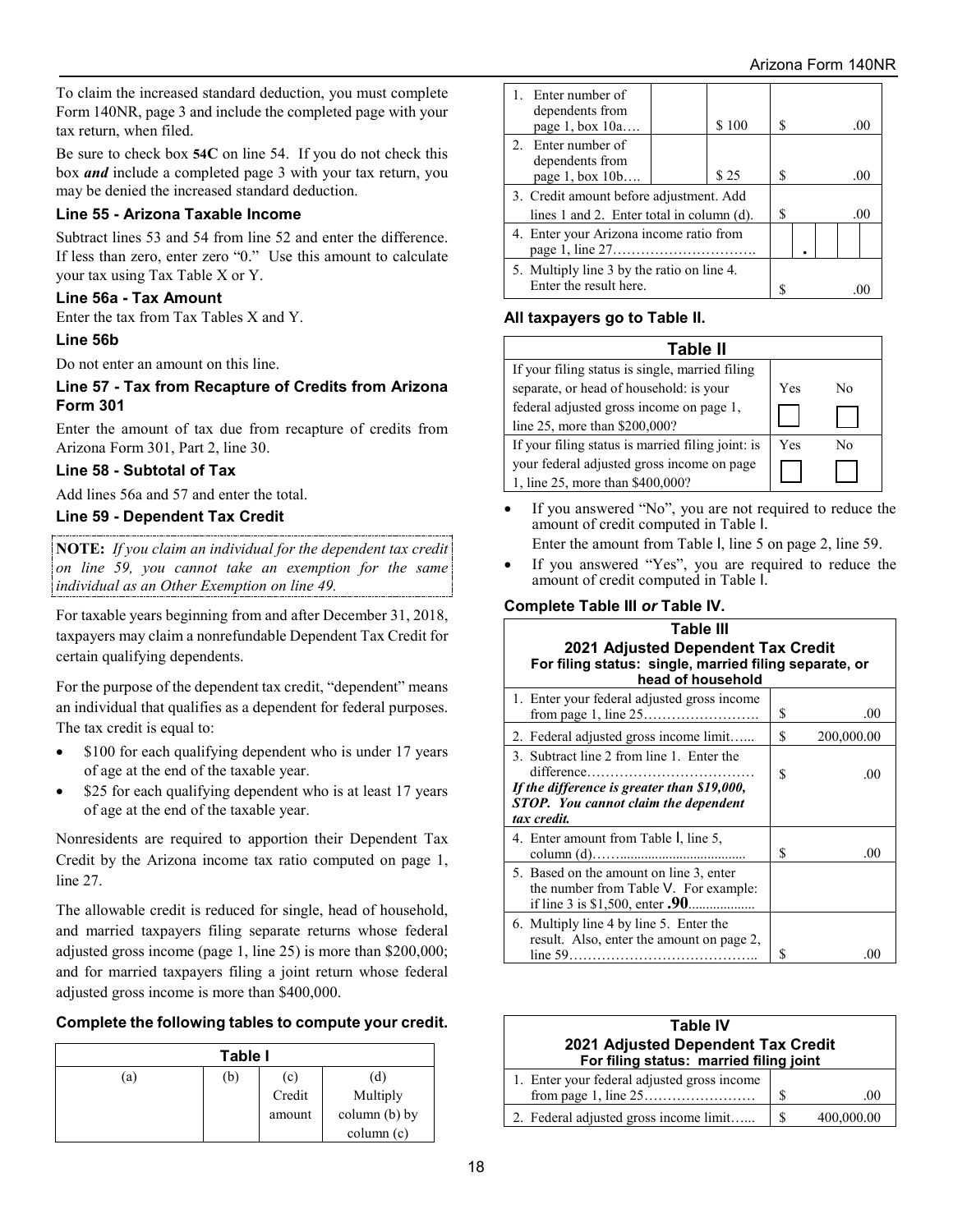| 3. Subtract line 2 from line 1. Enter the<br>If the difference is greater than \$19,000,<br>STOP. You cannot claim the dependent<br>tax credit. | $\Omega$ |
|-------------------------------------------------------------------------------------------------------------------------------------------------|----------|
| 4. Enter amount from Table I, line 5,                                                                                                           | $\Omega$ |
| 5. Based on the amount on line 3, enter<br>the number from Table V. For example:                                                                |          |
| 6. Multiply line 4 by line 5. Enter the<br>result. Also, enter the amount on page 2,                                                            |          |

Use **Table V** to determine the percentage to enter on line 5, of **Table III** *or* **Table IV.**

| <b>Table V</b>      |           |                     |          |  |  |  |  |  |  |
|---------------------|-----------|---------------------|----------|--|--|--|--|--|--|
| If the amount on    | Enter     | If the amount on    | Enter on |  |  |  |  |  |  |
| line 3 from Table   | on line 5 | line 3 from Table   | line 5   |  |  |  |  |  |  |
| III or Table IV is: |           | III or Table IV is: |          |  |  |  |  |  |  |
| $$1 - 1,000$        | .95       | $$10,001 - 11,000$  | .45      |  |  |  |  |  |  |
| $$1,001 - 2,000$    | .90       | $$11,001 - 12,000$  | .40      |  |  |  |  |  |  |
| $$2,001 - 3,000$    | .85       | $$12,001 - 13,000$  | .35      |  |  |  |  |  |  |
| $$3,001 - 4,000$    | .80       | $$13,001 - 14,000$  | .30      |  |  |  |  |  |  |
| $$4,001 - 5,000$    | .75       | $$14,001 - 15,000$  | .25      |  |  |  |  |  |  |
| $$5,001 - 6,000$    | .70       | $$15,001 - 16,000$  | .20      |  |  |  |  |  |  |
| $$6,001 - 7,000$    | .65       | $$16,001 - 17,000$  | .15      |  |  |  |  |  |  |
| $$7,001 - 8,000$    | .60       | $$17,001 - 18,000$  | .10      |  |  |  |  |  |  |
| $$8,001 - 9,000$    | .55       | $$18,001 - 19,000$  | .05      |  |  |  |  |  |  |
| $$9,001 - 10,000$   | .50       | \$19,001 and over   | .00      |  |  |  |  |  |  |

#### **Line 60 - Nonrefundable Credits from Arizona Form 301**

**NOTE:** *If you elect to report small business income on Form 140NR-SBI, certain nonrefundable credits must be claimed on the small business tax return. In this case, you must complete Form 301-SBI to claim those credit(s). See the specific credit form and instructions for which credits must claimed on the small business tax return.*

**Exception***: Credit Form 309 is used to claim a tax credit on Form 140NR for taxes paid to other states or country on income not reported on Form 140NR-SBI. Credit Form 309-SBI is used to claim a tax credit for taxes paid on small business income to another state or county. See Form 309-SBI and instructions for more information.*

Complete line 60 if you claim any of the following credits. Also, make sure that you include Arizona Form 301 and the appropriate credit form or forms with your return.

**Military Reuse Zone Credit** The military reuse zone credit expired. All credits for military reuse zones that were properly established can be carried forward for the respective five year carry forward period. See Form 306 for more information.

**Credit for Increased Research Activities - Individuals**  You may qualify for this credit if you incurred qualified research expenses for research conducted in Arizona. Use Form 308-I to figure this credit. Be sure to include **only** the nonrefundable portion on Form 140NR, line 60.

**Credit for Taxes Paid to Another State or Country You** may qualify for this credit if you paid tax to Arizona and another state or country on the same income. Use Form 309 to figure this credit.

**Agricultural Water Conservation System Credit** You may qualify for this credit if you incurred expenses to purchase and install an agricultural water conservation system in Arizona. Use Form 312 to figure this credit.

**Pollution Control Credit** You may qualify for this credit if you purchased depreciable property used in a trade or business to reduce or prevent pollution. Use Form 315 to figure this credit.

**Credit for Solar Hot Water Heater Plumbing Stub Outs and Electric Vehicle Recharge Outlets** The credit for solar hot water heater plumbing stub outs and electric vehicle recharge outlets has expired. All credits that were property established can be carried forward for the respective five year carry forward period. Use Form 319 to figure this credit.

**Credit for Contributions to Qualifying Charitable Organizations** You may qualify for this credit if you made contributions to qualifying charitable organizations. Use Form 321 to figure this credit.

**Credit for Contributions Made or Fees Paid to Public Schools** You may qualify for this credit if you paid certain fees to public schools in Arizona. Use Form 322 to figure this credit.

**Credit for Contributions to Private School Tuition Organizations** You may qualify for this credit if you made contributions to a school tuition organization that provides scholarships or grants to qualified schools. Use Form 323 to figure this credit.

**Agricultural Pollution Control Equipment Credit** You may qualify for this credit if you are involved in commercial agriculture and incurred expenses to purchase tangible personal property that is primarily used in your trade or business in Arizona to control or prevent pollution. Use Form 325 to figure this credit.

**Credit for Donation of School Site** You may qualify for this credit if you donated real property and improvements to a school district or a charter school for use as a school or as a site for the construction of a school. Use Form 331 to figure this credit.

**Credit for Employment by a Healthy Forest Enterprise** You may qualify for this credit if you had net increases in qualified employment positions in a healthy forest enterprise. Use Form 332 to figure this credit**.**

**Credit for Employing National Guard Members** You may qualify for this credit if you are an employer who has an employee who is a member of the Arizona National Guard if the employee is placed on active duty. Use Form 333 to figure this credit.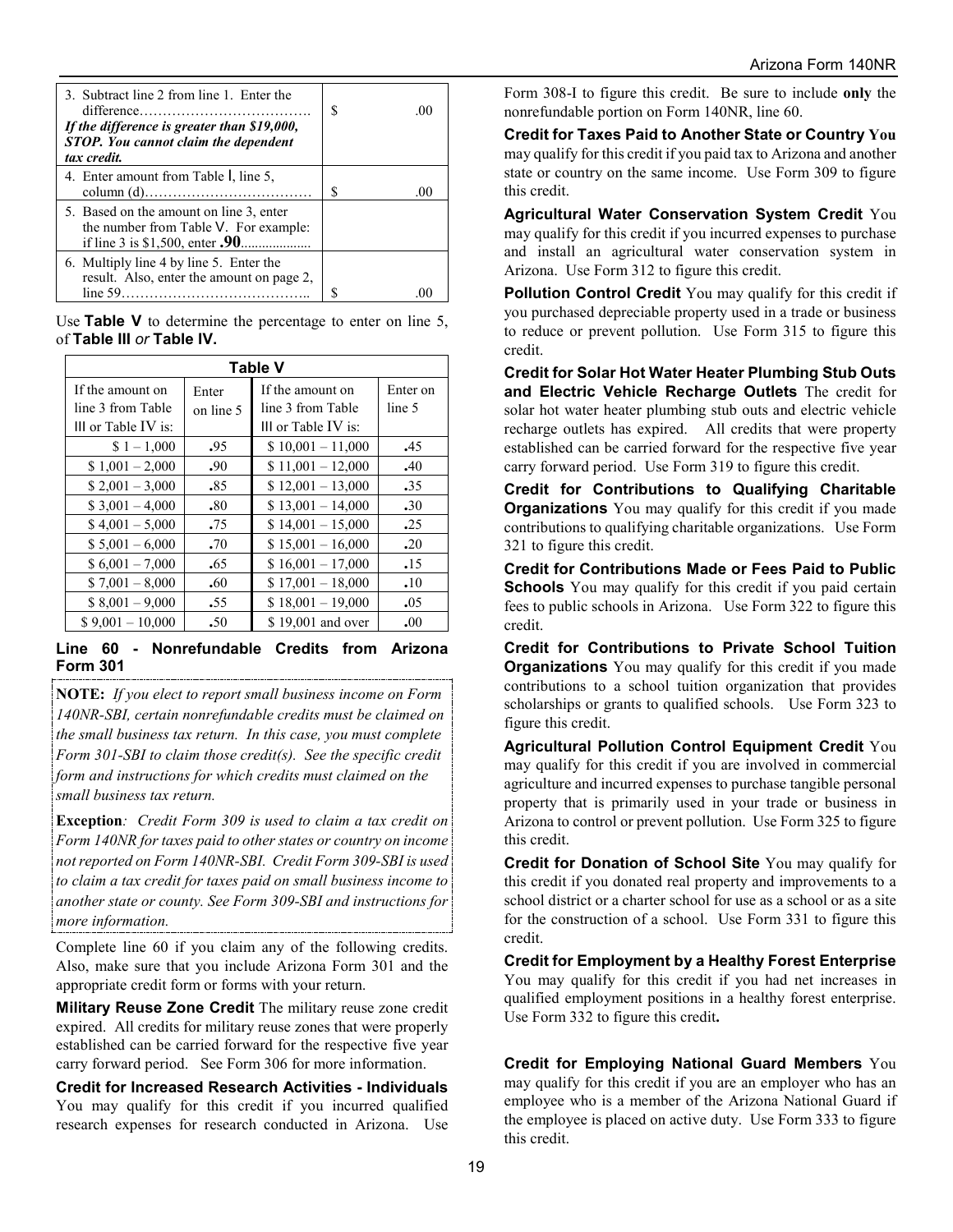**Credit for Business Contributions by an S Corporation to School Tuition Organizations - Individual** S Corporations that make qualifying contributions of \$5,000 or more may passthrough the credit to its individual shareholders on a *pro rata* basis. See Form 335-I for more information.

**Credit for Solar Energy Devices** - **Commercial or Industrial Applications** This credit is available to taxpayers that install solar energy devices for commercial, industrial, or other nonresidential applications in Arizona. Use Form 336 to figure this credit.

**Credit for Investment in Qualified Small Businesses** You may qualify for this credit if you made an investment in a qualified small business. Use Form 338 to figure this credit.

**Credit for Donations to the Military Family Relief Fund** You may qualify for this credit if you made a cash contribution to the Arizona Military Family Relief Fund during the taxable year. Use Form 340 to figure this credit.

#### **Credit for Business Contributions by an S Corporation to School Tuition Organizations for Displaced Students or Students with Disabilities – Individual**

S Corporations that make qualifying contributions of \$5,000 or more may pass-through the credit to its individual shareholders on a *pro rata* basis. See Form 341-I for more information.

**Renewable Energy Production Tax Credit** You may qualify for this credit if you produced electricity using renewable energy resources. Use Form 343 to figure this credit.

**Credit for New Employment** For taxable years beginning from and after June 30, 2011, you may qualify for this credit if your business had a net increase in qualified employment positions. Use Form 345 to figure this credit.

**Additional Credit for Increased Research Activities for Basic Research Payments** You may qualify for this credit for qualified basic research payments for research conducted in Arizona. Approval by the Department of Revenue is required prior to claiming this credit. Use Form 346 to figure this credit.

**Credit for Contributions to Certified School Tuition Organizations (for the amounts that exceed the allowable credit on Arizona Form 323)** You may qualify for this credit if you made contributions to school tuition organization(s) that exceed the allowable credit amount on Form 323. Use Form 348 to figure this credit.

**Credit for Renewable Energy Investment & Productions for Self-Consumption by International Operations Centers** You may qualify for this tax credit if you made investment in new renewable energy facilities that produce energy for self-consumption using renewable energy resources if the power will be used primarily for an international operations center. Use Form 351 to figure this credit.

**Credit for Contributions to Qualifying Foster Care Charitable Organizations** You may qualify for this credit if you made contributions to qualifying foster care charitable organizations. Use Form 352 to figure this credit.

**Healthy Forest Production Tax Credit** You may qualify for this tax credit if you meet all of the qualifications or receive a pass-through credit from a partnership or S Corporation. All credits that were properly established can be carried forward for the respective five year carry forward period. Use Form 353 to figure this credit.

**TOTAL CREDITS:** Compute your credit on the appropriate form. Then complete Arizona Form 301 and enter the amount from Form 301, Part 2, line 61. The amount on line 60 cannot reduce your tax below zero. These credits are not refundable credits.

Include the completed Form 301 along with any supporting documents with your return.

#### **Line 61 - Balance of Tax**

Subtract line 59 and 60 from line 58. Enter the difference. If the sum of lines 59 and 60 is more than line 58, enter, "0".

## **Totaling Payments and Refundable Credits**

#### **Line 62 - 2021 Arizona Income Tax Withheld**

Enter the 2021 Arizona income tax withheld as shown on Form(s) W-2 from your employer. Do not include income taxes withheld by any other state. Include the Form(s) W-2 with your return.

#### **Line 63 (Boxes a, b, and c) – 2021 Arizona Estimated Tax Payments Including Amount Applied from 2020 Return; and Arizona Claim of Right**

Use this line if you did one of the following:

- made estimated income tax payments to Arizona for 2021;
- applied any of your refund from your 2020 Arizona return to 2021 estimated taxes for Arizona; or
- recomputed a prior year's tax under Arizona's Claim of Right provisions.

You **must** also complete and include the *Arizona Claim of Right - Individual* form(s) with your income tax return. If you fail to complete and include the form(s), the amount of your claim may be denied. The form is available on the department's website.

**Box 63a:** Enter the total amount of estimated taxes paid and/or applied to your 2021 taxes.

**NOTE:** *If you are married and made joint Arizona estimated payments for 2021, but are filing separate 2021 Arizona income tax returns, see the department's ruling ITR 02-3,* Allocating Joint Estimated Payments to Separate Returns.

**Box 63b:** Enter the amount from your Arizona *Claim of Right - Individual* form, line 8.

If you completed more than one Claim of Right form for the current taxable year, add all amounts on line 8 and enter the total in box 63b.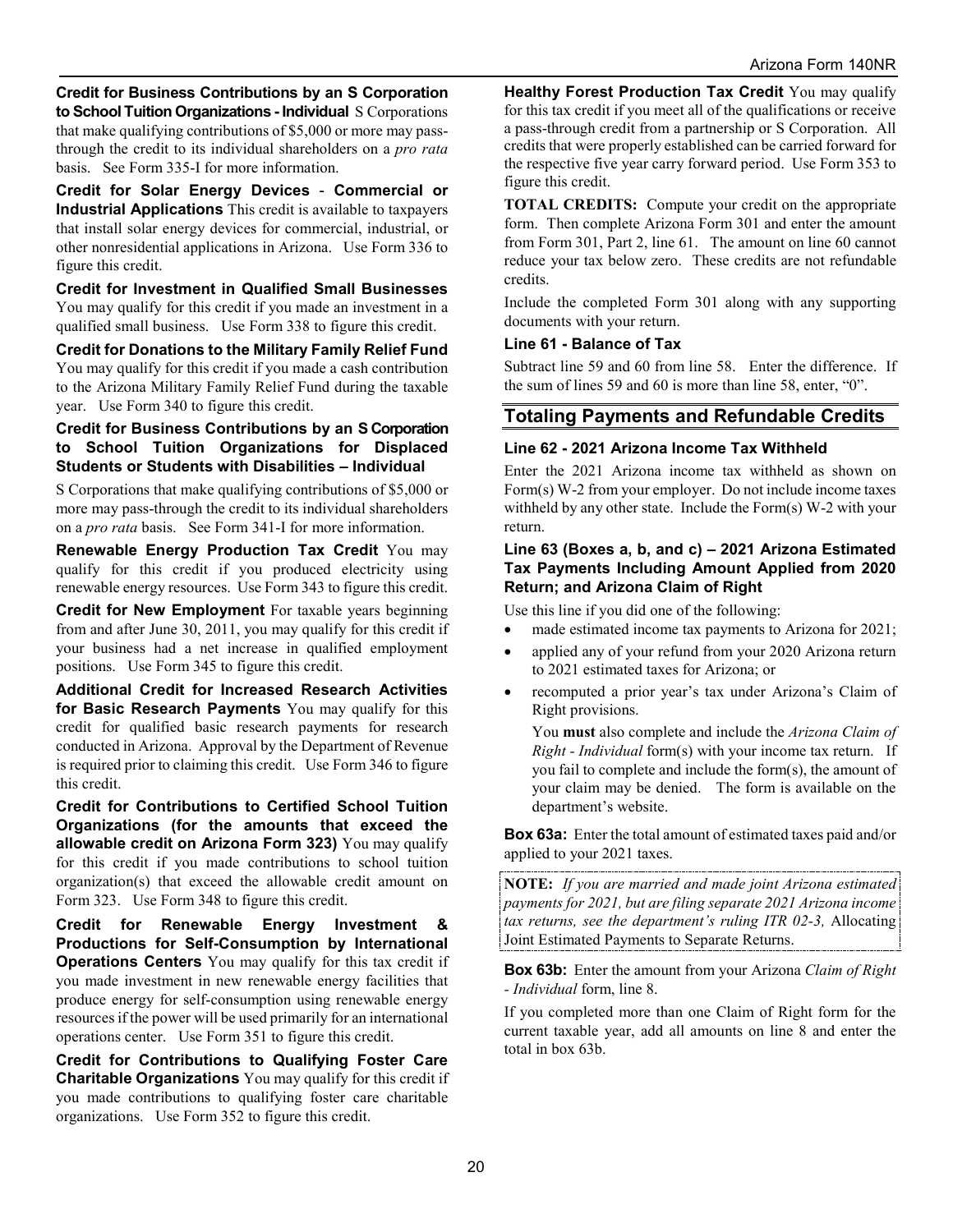**NOTE:** *For more information on Arizona's Claim of Right provisions, see the department's procedure,* ITP 16-1*, Procedure for Individuals Who Restore Substantial Amounts Held Under a Claim of Right.*

**Line 63c:** Add the amounts in box 63a and box 63b and enter the total on line 63c.

#### **Line 64 - 2021 Arizona Extension Payment (Arizona Form 204)**

Use this line to report the payment you sent with your extension request or the electronic extension payment you made using www.AZTaxes.gov.

### **Line 65 - Other Refundable Credits**

Enter the total of refundable credits you are claiming from any of the following:

- Credit for Increased Research Activities Individuals, (Form 308-I)
- Credit for Qualified Facilities (Form 349)

If you enter an amount on this line, be sure you check the box or boxes to show which credit(s) you are claiming. Also, be sure to include the credit form(s) with your return.

#### **Credit for Increased Research Activities - Individuals (Form 308-I)**

A portion of this credit may be refundable. You may qualify for the refundable increased research activities credit if you incurred qualified research expenses for research conducted in Arizona. For more information about this credit, and to see whether you may claim a refund of this credit, see Arizona Form 308-I.

You must include a copy of your "Certificate of Qualification" from the Arizona Commerce Authority (ACA), Form 301, and Form 308-I with your return to claim this credit.

If you are claiming a refund of the increased research activities credit from Form 308-I, enter the amount from Form 308-I, Part 5, line 32.

## **Credit for Qualified Facilities (Form 349)**

You may qualify for the refundable qualified facilities credit if you expanded or located a qualified facility in Arizona. This credit is refundable in five equal installments. Pre-approval and post-approval are required through the ACA. For more information, see Arizona Form 349.

You must include a copy of your "Certificate of Qualification" from the ACA and Form 349 with your tax return to claim this credit. If you are claiming a refund of the qualified facilities credit from Form 349, enter the amount from Form 349, Part 8, line 20.

**If you are claiming more than one of the refundable tax credits**, check the appropriate boxes and add the amounts from the credit forms together and enter the total on line 65. You may use the following table to figure the amount to enter on line 65.

| 2021 - Refundable Credit Worksheet                                           |  |  |  |  |  |
|------------------------------------------------------------------------------|--|--|--|--|--|
| 1. Enter the refundable credit from Form<br>308-I, Part 7, line 38.          |  |  |  |  |  |
| 2. Enter the refundable credit from Form<br>349, Part 8, line 20.            |  |  |  |  |  |
| 3. Add the amounts on lines 1 and 2.<br>Enter the total here and on line 65. |  |  |  |  |  |

### **Line 66 - Total Payments and Refundable Credits**

Line 66 is the total payments and refundable credits claimed. Add lines 62 through 65 and enter the total.

## **Figuring Your Tax Due or Overpayment**

#### **Line 67 - Tax Due**

If line 61 is more than line 66, you have tax due. Subtract line 66 from line 61 and enter the amount of tax due. Skip lines 68, 69, and 70.

#### **Line 68 - Overpayment**

If line 66 is more than line 61, you have an overpayment. Subtract line 61 from line 66 and enter the difference. Complete lines 69 and 70.

#### **Line 69 - Amount of Line 68 to Apply to 2022 Estimated Tax**

If you want all or part of your overpayment applied to next year's Arizona estimated taxes, enter that amount on line 69.

**NOTE:** *If you apply any of the amount shown on line 69 to 2022, you cannot use that amount to pay any tax that is later found to be due for 2021. You also may not claim a refund for that amount until you file your 2022 return.*

#### **Line 70 - Balance of Overpayment**

Subtract line 69 from line 68 to determine your overpayment balance before voluntary gifts and any estimated payment penalty.

## **Making Voluntary Gifts**

You can make voluntary gifts to each of the funds shown below. A gift will reduce your refund or increase the amount due with your return.

**NOTE:** *If you make a gift, you cannot change the amount of that gift later on an amended return.*

#### **Line 71 - Solutions Teams Assigned to Schools Fund**

You may give some or all of your refund to the Solutions Teams Assigned to Schools Fund. You may also give more than your entire refund. If you send in additional money with your return, include that amount on line 87. Enter the amount you want to donate on line 71.

Gifts go to the Arizona Assistance for Education Fund. The Arizona Board of Education will distribute money to the Arizona Department of Education to fund solutions teams assigned to schools.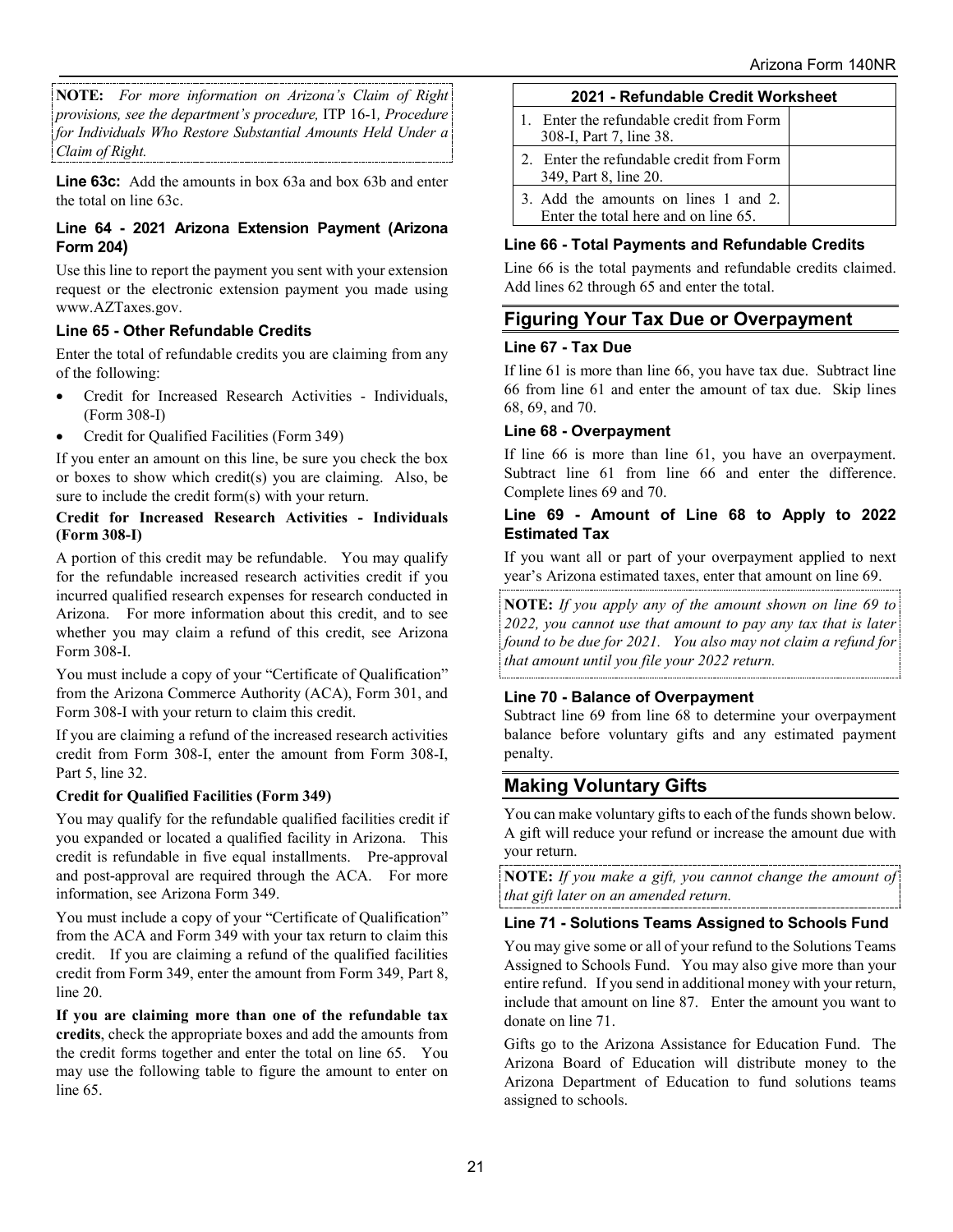#### **Line 72 - Arizona Wildlife Fund**

You may give some or all of your refund to the Arizona Wildlife Fund. You may also give more than your entire refund. If you send in additional money with your return, include that amount on line 87. Enter the amount you want to donate on line 72.

Your gift to the Arizona Wildlife Fund helps protect wildlife in the state. Many species like bald eagles, Apache trout, and black-footed ferrets benefit from your gifts to this fund. Gifts are also used to improve areas for watching wildlife statewide.

#### **Line 73 - Child Abuse Prevention Fund**

You may give some or all of your refund to the Arizona Child Abuse Prevention Fund. You may also give more than your entire refund. If you send in additional money with your return, include that amount on line 87. Enter the amount you want to donate on line 73.

Gifts go to the Arizona Child Abuse Prevention Fund. This fund provides financial aid to community agencies for child abuse prevention programs.

#### **Line 74 - Domestic Violence Services Fund**

You may give some or all of your refund to the Domestic Violence Services Fund. You may also give more than your entire refund. If you send in additional money with your return, include that amount on line 87. Enter the amount you want to donate on line 74.

Gifts go to the Domestic Violence Services Fund. This fund provides financial aid to shelters for victims of domestic violence.

#### **Line 75 - Political Gift**

You may give some or all of your refund to a political party. You may also give more than your entire refund. If you send in additional money with your return, include that amount on line 87. Enter the amount you want to donate on line 75. If you donated to a political party, complete line 82. Gifts go to one of the following political parties:

• Democratic • Libertarian • Republican

#### **Line 76 - Neighbors Helping Neighbors Fund**

You may give some or all of your refund to the Neighbors Helping Neighbors Fund. You may also give more than your entire refund. If you send in additional money with your return, include that amount on line 87. Enter the amount you want to donate on line 76.

Gifts go to the Neighbors Helping Neighbors Fund. This fund provides eligible recipients with emergency aid in paying utility bills, conserving energy, and weatherization.

#### **Line 77 - Special Olympics Fund**

You may give some or all of your refund to the Special Olympics Fund. You may also give more than your entire refund. If you send in additional money with your return, include that amount on line 87. Enter the amount you want to donate on line 77.

Gifts go to the Special Olympics Fund. This fund helps provide programs of the Arizona Special Olympics.

#### **Line 78 - Veterans' Donations Fund**

You may give some or all of your refund to the Veterans' Donations Fund. You may also give more than your entire refund. If you send in additional money with your return, include that amount on line 87. Enter the amount you want to donate on line 78.

Gifts go to the Veterans' Donations Fund, which may be used for veterans in Arizona.

#### **Line 79 - I Didn't Pay Enough Fund**

You may give some or all of your refund to the I Didn't Pay Enough Fund. You may also give more than your entire refund. If you send in additional money with your return, include that amount on line 87. Enter the amount you want to donate on line 79.

Gifts that you make to the I Didn't Pay Enough Fund will aid the state by going to the Arizona general fund.

#### **Line 80 - Sustainable State Parks and Roads Fund**

You may give some or all of your refund to the Sustainable State Parks and Roads Fund. You may also give more than your entire refund. If you send in additional money with your return, include that amount on line 87. Enter the amount you want to donate on line 80.

Gifts that you make to the Sustainable State Parks and Roads Fund will aid the state to operate, maintain, and make capital improvements to buildings, roads, parking lots, highway entrances, and any related structure used to operate state parks.

#### **Line 81 – Spaying and Neutering of Animals Fund**

You may give some or all of your refund to the Spaying and Neutering of Animals Fund. You may also give more than your entire refund. If you send in additional money with your return, include that amount on line 87. Enter the amount you want to donate on line 81.

Gifts that you make to the Spaying and Neutering of Animals Fund will help to reduce pet overpopulation by sterilizing, at minimal or no cost, dogs and cats in this state, including those that are impounded and sterilized.

#### **Line 82 - Political Party**

If you entered an amount on line 75, check the box for the political party to which you wish to give. Select only one party. If you do not select a political party, the department will return the amount on line 75.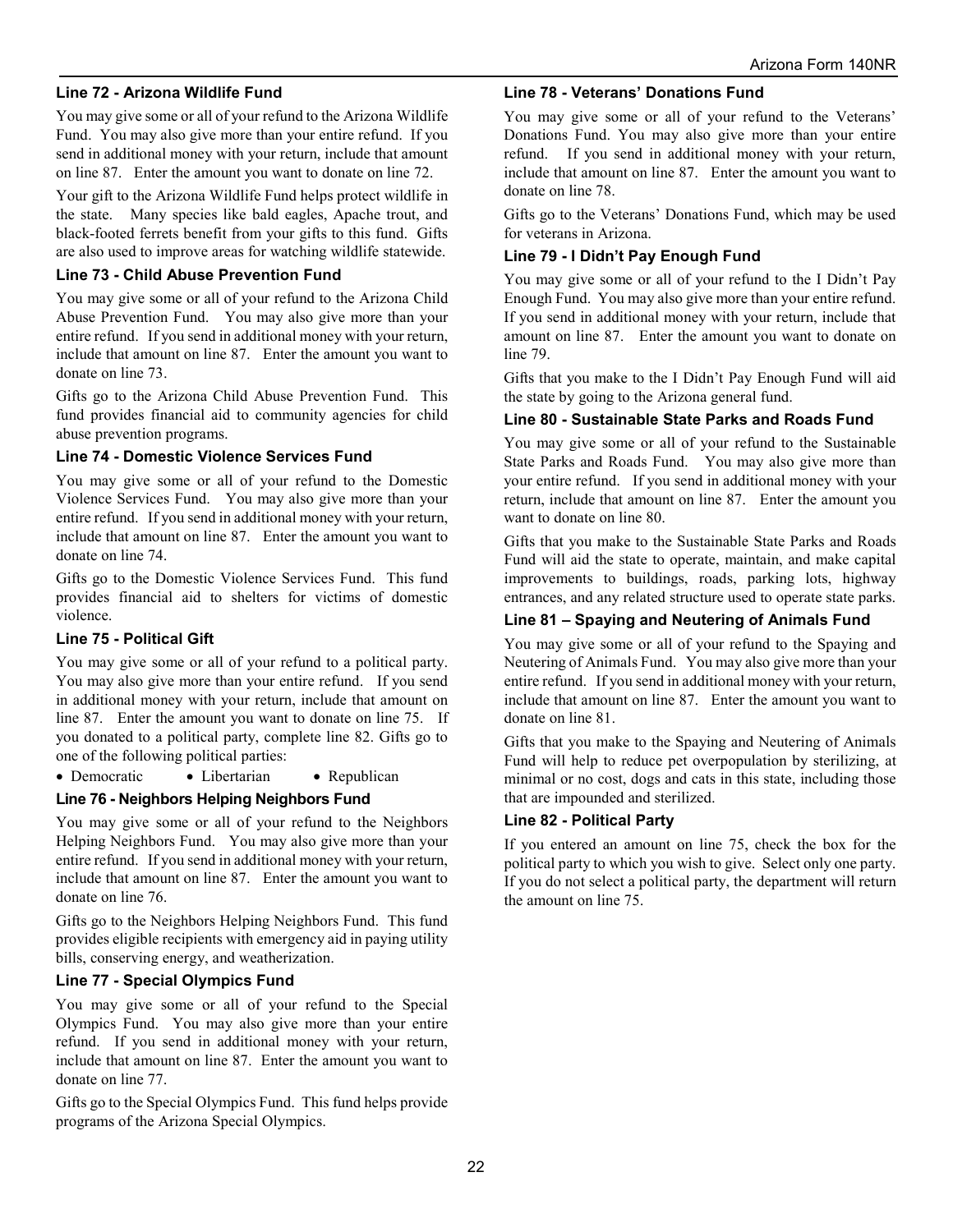#### **Line 83 - Estimated Payment Penalty**

Married filing

You must have made Arizona estimated income tax payments during 2021 if: Your filing status is: **AND** Your Arizona gross income for 2020 was greater than: **AND** Your Arizona gross income for 2021 was greater than: Single \$ 75,000 \$ 75,000 Married filing Joint | \$150,000 | \$150,000

Separate Head of Household  $\begin{array}{|l|c|c|c|c|} \hline \text{S} & 75,000 \hline \end{array}$  \ \, \$ 75,000 **NOTE:** *Do not complete Arizona Form 221,* Underpayment of Estimated Tax by Individuals*, if the amount on Form 140NR, line 62 is more than the amount on Form 140NR,* 

 $$75,000$   $$75,000$ 

*line 61.*  An individual who fails to make the required estimated payments is subject to penalty on any estimated tax payment that is late or underpaid.

Complete and include Form 221 to determine if any penalty is due. Enter the total penalty from Form 221.

**If you report as a farmer or fisherman for federal purposes**, you were not required to make estimated payments during 2021 if the following apply:

- 1. *You are a calendar year filer*. You file your Arizona return by March 1, 2022. You pay in full the amount stated on your return as owed.
- 2. *You are a fiscal year filer*. You file your Arizona return by the first day of the third month after the end of your fiscal year. You pay in full the amount stated on your return as owed.

**If the above applies, check box 842 on line 84 and do not complete Form 221.**

#### **Line 84 - Box 841 through Box 843**

**Box 841:** check if any of the following applies to you:

- 1. You checked the box on line 1 of Form 221.
- 2. You completed the annualized income worksheet on Form 221.
- 3. You elected to be treated as a nonresident alien on your federal income tax return. You made three estimated payment installments. Your first installment equaled 50% of the total of all of your required installments.
- **Box 842:** check if you are an individual who for federal purposes reports as a farmer or fisherman.

**Box 843:** check if you completed and are including Form 221.

#### **Line 85**

Add lines 71 through 81 and 83. Enter the total

## **Figuring Your Refund or Amount Owed**

## $e$ -file

You can get your refund quicker when you *e-file* and use direct deposit.

#### **Line 86 - Refund**

Subtract line 85 from line 70. Enter your refund on line 86 and skip line 87. If less than zero, enter amount owed on line 87.

If you owe money to any Arizona state agency, court, county, incorporated city or town, and certain federal agencies, your refund may go to pay some of the debt. If so, the department will let you know by letter.

**TAX TIP:** *If you change your address before you get your refund, let the department know. Include your SSN in your letter. Write to:* 

*Refund Desk Arizona Department of Revenue PO Box 29216, Phoenix, AZ 85038-9216* 

## **Direct Deposit of Refund**

Complete the direct deposit line if you want us to directly deposit the amount shown on line 87 into your account at a bank or other financial institution (such as a mutual fund, brokerage firm, or credit union) instead of sending you a check.

**NOTE:** *Check the box on line 86A if the direct deposit will ultimately be placed in a foreign account. If you check box 86A, do not enter your routing or account numbers.* 

*If this box is checked, we will not direct deposit your refund. We will mail you a check instead.* 

#### **Why Use Direct Deposit?**

- You will get your refund fast even faster if you e-file!
- Payment is more secure
- There is no check to get lost.
- It is more convenient.
- No trip to the bank to deposit your check.
- It saves tax dollars. A refund by direct deposit costs less to process than a check.

**NOTE:** *We are not responsible for a lost refund if you enter the wrong account information.* 

*Check with your financial institution to get the correct routing and account numbers and to make sure your direct deposit will be accepted.*

#### **Routing Number**

### **MAKE SURE YOU ENTER THE CORRECT ROUTING NUMBER.**

The routing number must be nine digits. The first 2 digits must be 01 through 12 or 21 through 32. Otherwise, the direct deposit will be rejected and a check will be mailed instead. On the sample check, the routing number is 250250025.

Your check may state that it is payable through a financial institution different from the one at which you have your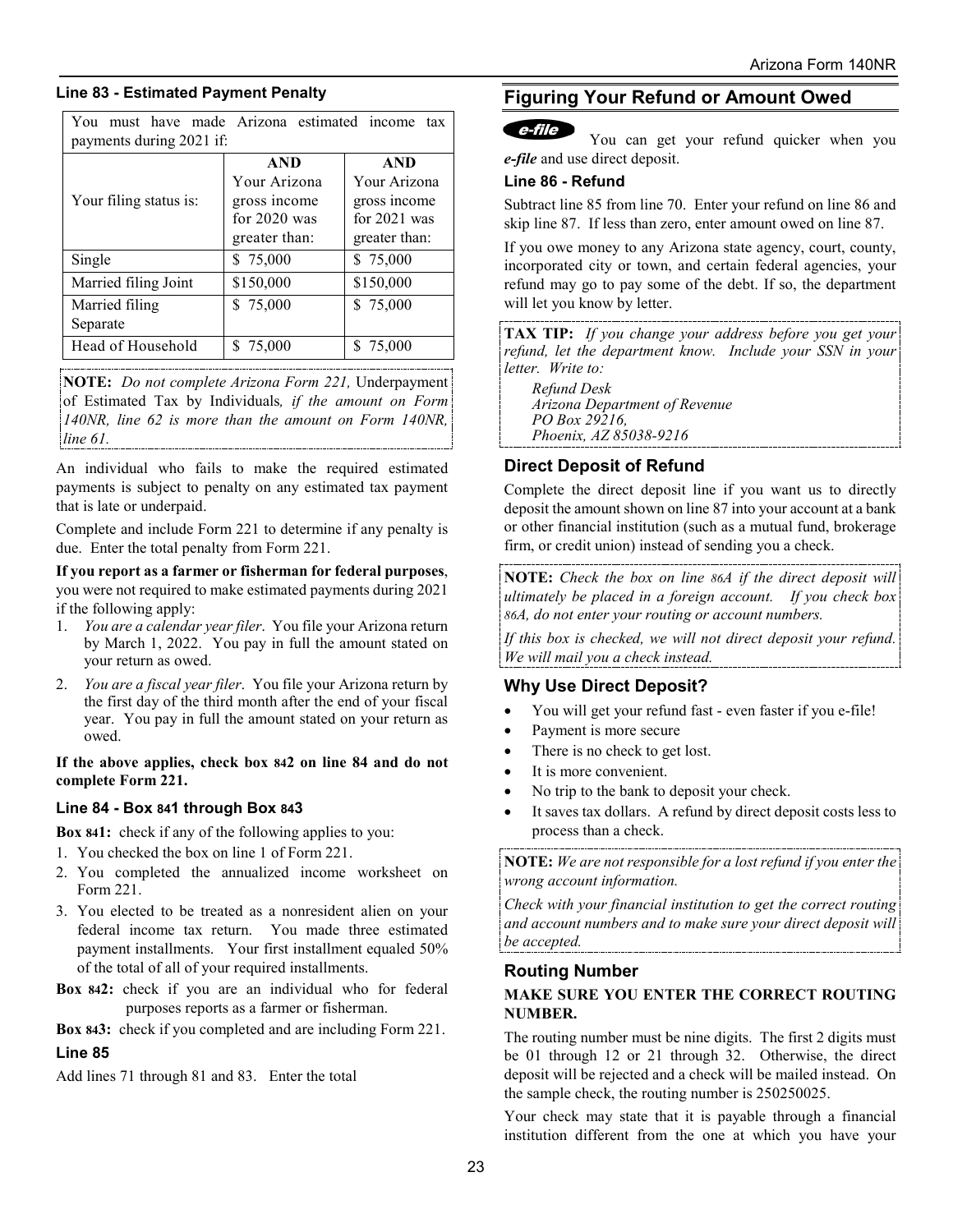checking account. If so, **do not** use the routing number on that check. Instead, contact your financial institution for the correct routing number to enter.

#### **Account Number**

#### **MAKE SURE YOU ENTER THE CORRECT ACCOUNT NUMBER.**

#### **Sample Check**



The account number can be up to 17 characters (both numbers and letters). **DO NOT** include hyphens, spaces, or special symbols. Enter the number from left to right and leave any unused boxes blank. On the sample check, the account number is 20202086. Be sure **not** to include the check number.

**NOTE**: *If the direct deposit is rejected, a check will be mailed instead*.

#### **Line 87 - Amount Owed**

Add lines 67 and 85. Enter the amount you owe on line 87. If you are making voluntary gifts on lines 71 through 81 in excess of your overpayment, enter the difference on line 87. You may pay only with a check, electronic check, money order, or credit card.

#### **Check or money order**

**NOTE:** *Include your check or money order with your return*. *Please do not send cash.*

Make your check payable to Arizona Department of Revenue. Write your SSN and tax year on the front of your check or money order. The department cannot accept checks or money orders in foreign currency. You must make payment in U.S. dollars. It may take 2-3 weeks for your payment to process.

The Department of Revenue may charge you \$50 for a check returned unpaid by your financial institution.

#### **Electronic payment from your checking or savings account**

You can make an electronic payment from your checking or savings account to pay your balance due for 2021. There is no fee to use this method. To make an electronic payment, go to www.AZTaxes.gov and click on the "Make a Payment" link.

Be sure to enter the correct routing number and account number for your checking or savings account. You will be charged a \$50 NSF (non-sufficient funds) fee if you provide an incorrect routing number or an incorrect account number. Check with your financial institution to get the correct routing and account numbers.

The "E-Check" option in the "Payment Method" drop-down box will debit the amount from the checking or savings account that you specify. If you make an electronic payment from your checking or savings account, you will receive a confirmation number. **Please keep this confirmation number as proof of payment.**

**NOTE:** *You may not make an electronic payment from your checking or savings account if the payment will ultimately be coming from a foreign account. In this case, you must pay by check or money order.* 

#### **Credit card payment**

You can pay with your American Express, Discover, Visa, or MasterCard. Go to www.AZTaxes.gov and click on the "Make a Payment" link and choose the credit card option. This will take you to a third party vendor site (provider). The provider **will charge** you a convenience fee based on the amount of your tax payment. The provider will tell you what the fee is during the transaction; you will have the option to continue or cancel the transaction.

If you complete the credit card transaction, you will receive a confirmation number. **Please keep this confirmation number as proof of payment.**

## **Installment Payments**

If you cannot pay the full amount shown on line 87 when you file, you may request to make monthly installment payments. Complete Arizona Form 140-IA and mail the completed form to the address on the Form 140-IA. **Do not mail Form 140**-**IA with your income tax return.** You may obtain Arizona Form 140-IA from our website.

If you cannot pay the full amount shown on line 87, you will be charged interest and may be charged a late payment penalty on the tax not paid by April 18, 2022. To limit the interest and penalty charges pay as much of the tax as possible when you file your return.

## **Sign Your Return**

You must sign your return. If married filing a joint return, both you and your spouse must sign even if only one had income. Form 140NR is not considered a valid return unless you sign it. The department cannot mail a refund check without proper signatures on the return.

## **Instructions Before Mailing**

- **DO NOT** *STAPLE* **YOUR RETURN. DO NOT STAPLE ANY SCHEDULES, DOCUMENTS OR PAYMENT TO YOUR RETURN.**
- Make sure your SSN is on your return.
- Be sure you enter your daytime telephone number in the space provided on the front of your return.
- Check to make sure that your math is correct. A math error can cause delays in processing your return.
- Check the **boxes** to make sure you filled in all required boxes.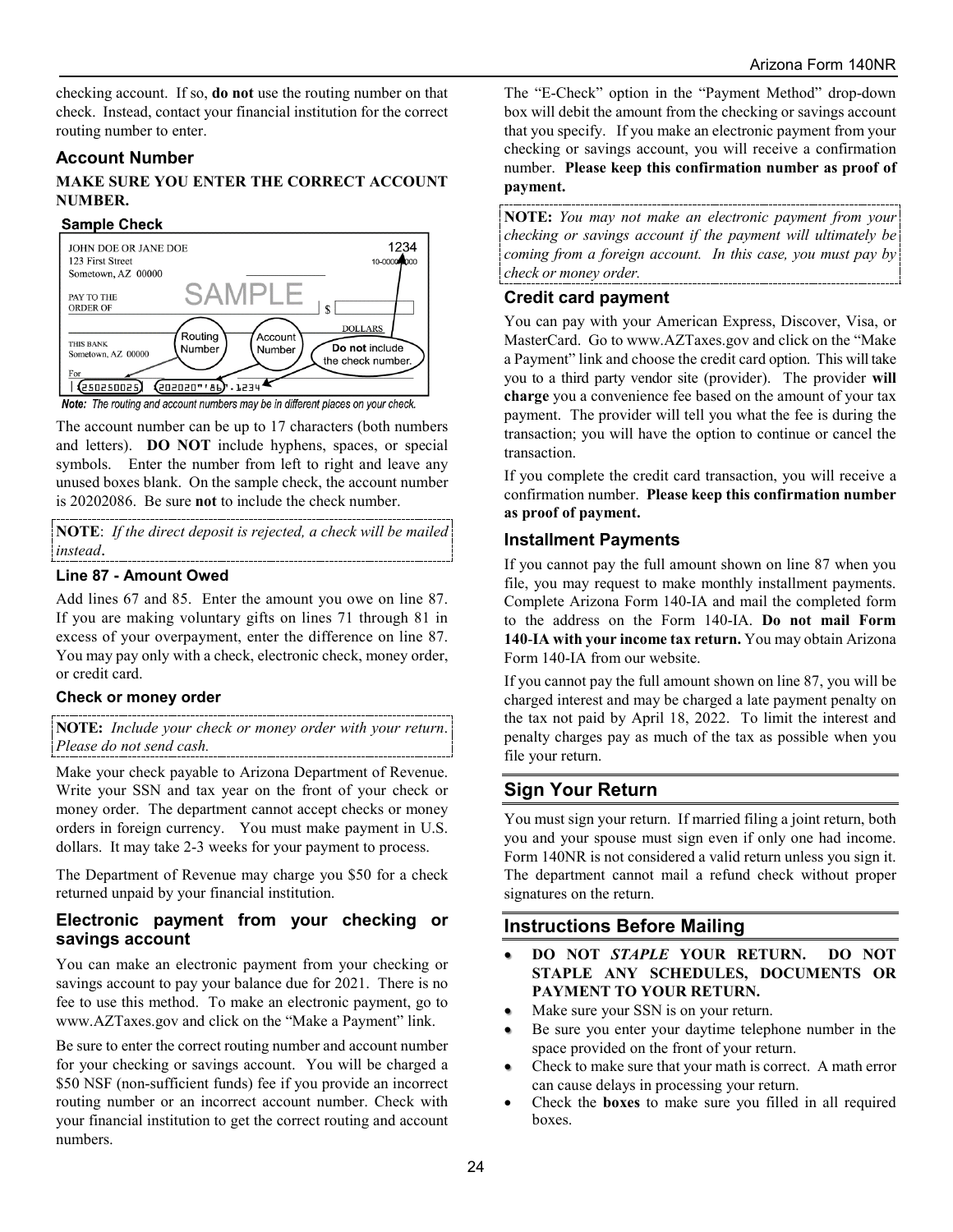- If you requested a filing extension, make sure that you check box 82F (above your name) on page 1 of the return.
- Sign your return and have your spouse sign, if filing jointly.
- Write your SSN and tax year on the front of your check or money order. Include your payment with your return.
- Do **not** include correspondence with your return.

## **Mailing Your Return**

**Place pages in the order shown in the next column.** 

• **If you are filing Arizona Form 140NR-SBI, Small Business Income, place this form before Form 140NR.** 

**NOTE:** *If you are filing Arizona Form 140NR-SBI, DO NOT MAIL THIS RETURN SEPARATELY. Include this return with your Form 140NR in the same envelope.*

- If you completed Arizona Schedule DFE, *Disallowed Federal Expense Schedule for Marijuana Establishments*, place the schedule after page 6.
- If you are mailing your return, be sure to include Form 140NR, pages 1 and 2 any other required forms.

Include Form(s) W-2, W-2G, 1099-B, 1099-DIV, 1099-G, 1099-INT, 1099-NEC, 1099-MISC and 1099-R, after the last page of your return *only* if the form shows Arizona income tax withholding.

If you are mailing your return, make a copy before mailing. Also make a copy of any forms and schedules that you are including with your return. Keep the copies for your records. Be sure that you mail the original and not a copy.

If mailing more than one tax return, use a separate envelopes If maning more than one tax return, use a separate envelopes **Where Should I Mail My Return?** *for each return.* 



**If you are not filing Form 140NR-SBI** and are **including a payment with your Form 140NR return**, mail the return to:

Arizona Department of Revenue PO Box 52016 Phoenix, AZ 85072-2016

If you are **expecting a refund, or owe no tax**, or **owe tax but are not including a payment,** mail the return to:

Arizona Department of Revenue PO Box 52138 Phoenix, AZ 85072-2138

**If you are filing Form 140NR** *and* **Form 140NR-SBI**, the department will apply any overpayment from one return to the tax liability shown on the other return.

After applying the overpayment, if there is a net tax due and you are sending a payment mail both returns to:

> Arizona Department of Revenue PO Box 52016 Phoenix, AZ 85072-2016

After applying the overpayment, if there is a net refund mail both returns to:

> Arizona Department of Revenue PO Box 52138 Phoenix, AZ 85072-2138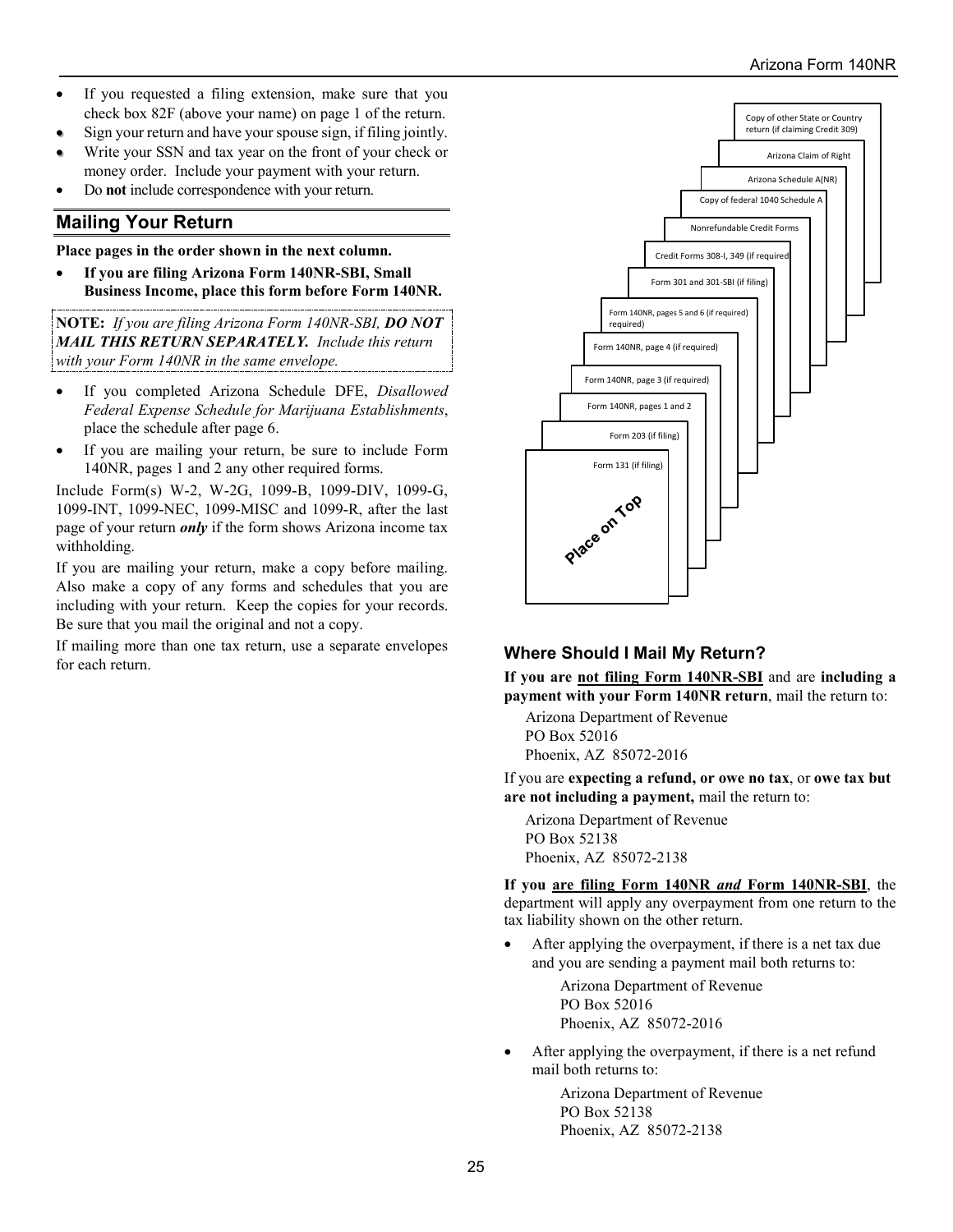#### **Make sure you put enough postage on the envelope**

The U.S. Post Office or United States mail service must postmark your return or extension request by midnight April 18, 2021.

The term "United States mail" includes any private delivery service designated by the United States Secretary of the Treasury pursuant to IRC § 7502(f) and the term "postmark" includes any date recorded or marked by any such designated delivery service.

An income tax return that is mailed to the department is timely filed if it is delivered on or before its due date. Additionally, if the envelope or wrapper containing the return sent through the United States mail bears a postmark of the United States mail and that tax return is delivered to the department after its due date that return will be considered timely filed if **all** of the following apply:

- 1. The return was deposited in an official depository of the United States mail;
- 2. The date of the postmark is no later than the due date;
- 3. The return was properly addressed; and
- 4. The return had proper postage.

If the envelope or wrapper containing a return sent through the United States mail bears a private meter postmark made by other than the United States mail, the return is treated as timely filed if both of the following apply:

- 1. The private meter postmark bears a date on or before the due date for filing; and
- 2. The return is received no later than the time it would ordinarily have been received from the same point of origin by the same class of U.S. postage. If the return is received by the department within five business days of the private meter postmark date, the department will consider this requirement satisfied.

You may also use certain private delivery services designated by the IRS to meet the "timely mailing as timely filed" rule.

For more information, see the department's ruling, GTR 16-1, *Timely Filing of Income or Withholding Tax Returns Through the United States Mail.*

## **How Long to Keep Your Return**

You must keep your records as long as they may be needed for the administration of any provision of Arizona tax law. Generally, this means you must keep records that support items shown on your return until the period of limitations for that return runs out.

The period of limitations is the period of time in which you can amend your return to claim a credit or refund or the department can assess additional tax. A period of limitations is the limited time after which no legal action can be brought. Usually, this is four years from the date the return was due or filed.

In some cases, the limitation period is longer than four years. The period is six years from when you file a return if you underreport the income shown on that return by more than 25%. The department can bring an action at any time if a return is false or fraudulent, or you do not file a return. To find out more about what records you should keep, see federal Publication 552.

## **Where's My Refund?**

You can check on your refund by visiting www.azdor.gov or www.AZTaxes.gov and clicking on "*Where's my refund?*" or you may call one of the numbers listed on page 1 of these instructions. Before you call, be sure to have a copy of your 2021 tax return on hand. You will need to know your SSN, your filing status, and your 5-digit ZIP Code.

## **Contacting the Department**

Your tax information on file with the department is confidential. If you want the department to discuss your tax matters with someone other than yourself, you must authorize the department to release confidential information to that person.

You may use Arizona Form 285 to authorize the department to release confidential information to your appointee. See Form 285 for details.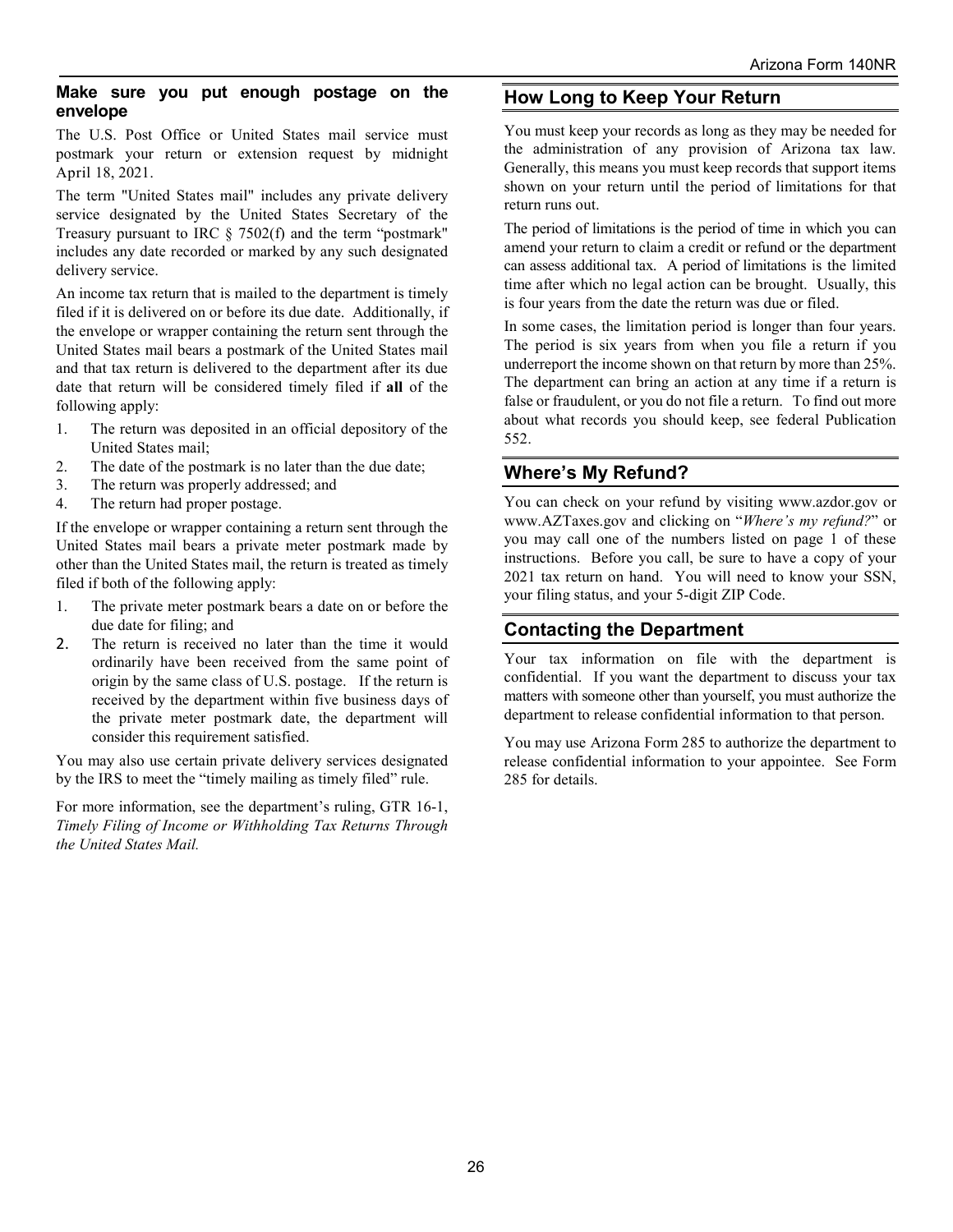### **Worksheet for Net Long-Term Capital Gain Subtraction for Assets Acquired** *After* **December 31, 2011**

2021 Original return 2021 Amended return

| IMPORTANT |
|-----------|
|-----------|

**If you elected to file the Arizona Small Business Income Tax Return (Form 140NR-SBI), only claim the subtraction on this return if the net capital gain to which the subtraction relates was not moved to the Arizona Small Business Income Tax Return.**

**As a nonresident, you may include in your computation only net long-term capital gains from qualifying assets acquired from Arizona sources.** 

- If you cannot determine the acquisition date of an asset, including mutual funds, the long-term capital gain from that asset does not qualify for the allowable subtraction. For the purpose of the allowable subtraction, these assets are considered to have been acquired before January 1, 2012.
- An asset acquired by gift or inheritance is considered acquired on the date if was acquired by gift-giver or the deceased individual.
- If you receive Form(s) 165 Schedule K-1 from a partnership, 120S Schedule K-1 from an S corporation, or 141AZ Schedule K-1 from an estate or trust, be sure to include those qualifying net long-term capital gain amounts in your computation.

### **Do not include any short-term capital gain or (loss) in this worksheet**

| 1. | Total Net Long-Term Capital Gain or (loss) reported on federal Form 1040 |  |    |  |    |    |
|----|--------------------------------------------------------------------------|--|----|--|----|----|
|    |                                                                          |  |    |  | 00 |    |
| 2. | Enter the amount included on Form 140NR, line 39, for net                |  |    |  |    |    |
|    | long-term capital gain derived from investment in qualified              |  |    |  |    |    |
|    | small business                                                           |  | 00 |  |    |    |
| 3. | Enter the amount included on the schedule "Other                         |  |    |  |    |    |
|    | Subtractions from Income", page 6, item "M", for net long-               |  |    |  |    |    |
|    | term capital gain derived from exchange of one kind of legal             |  |    |  |    |    |
|    |                                                                          |  | 00 |  |    |    |
| 4. | Enter the amount included on the schedule "Other                         |  |    |  |    |    |
|    | Subtraction Additions to Income", page 5, item "J", for net              |  |    |  |    |    |
|    | long-term capital loss derived from exchange of one kind of              |  |    |  |    |    |
|    |                                                                          |  | 00 |  |    |    |
| 5. | 00                                                                       |  |    |  |    |    |
| 6. |                                                                          |  |    |  |    | 00 |
| 7. |                                                                          |  |    |  |    | 00 |

- If the amount on line 7 is positive, you have a net long-term capital gain from assets acquired *after* December 31, 2011. Enter the amount on Form 140NR, line 37.
- If the amount on line 7 is zero or negative, you do not qualify to take the allowable subtraction. Enter "0" on Form 140NR, line 37.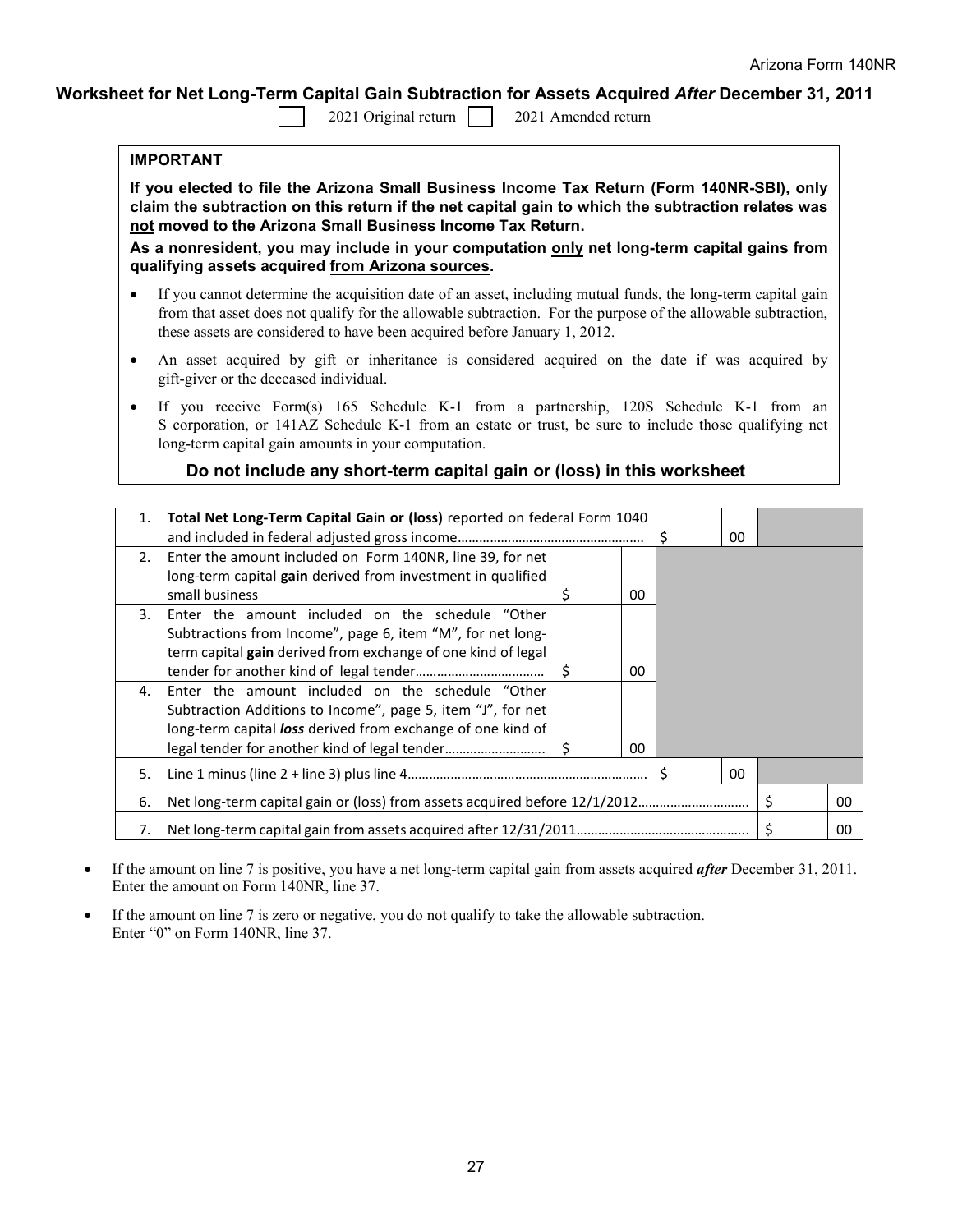# **How to Complete a Composite Nonresident Personal Income Tax Return**

## **Do You Qualify to File a Composite Nonresident Return?**

For a list of qualifications and additional filing information, see the department's ruling, ITR 16-2, *Composite Individual Income Tax Returns.*

If you are a partnership or an S corporation and qualify to file an Arizona composite return on behalf of your nonresident individual partners or nonresident individual shareholders, follow the instructions below to complete a composite nonresident personal income tax return on Form 140NR.

**REMINDER:** *As required by ITR 16-2, a comprehensive schedule for all members of the return must be included with the composite tax return, when filed. See ITR 16-2 (page 4, item #5) for a list of information the schedule must contain.*

*The aggregate amounts of income and tax liability for all participating members are reported on page 2 of the return.*

## **Entering Entity Name, Address, and Employer Identification Number**

## **Lines 1, 2, and 3**

Enter the entity's name, address and employer identification number (EIN). The entity filing the return should enter its EIN in place of the SSN. For example if the entity's EIN is 98-7654321, the entity would enter its EIN as 987-65-4321.

## **Box 13 - Composite Return**

Be sure to check box 13 on page 1 of the return.

## **Lines 14 through 54**

Do *not* enter any information or amounts on lines 14 through 54. Go to line 55.

## **Line 55 - Arizona Taxable Income**

Enter the aggregate taxable income for all members of the composite return.

## **Lines 56 through 60**

Skip lines 56 through 60. Go to line 61

#### **Line 61 - Balance of Tax**

Enter the aggregate tax due from all members of the composite return.

## **Line 62 – 2021 AZ Income Tax Withheld**

Do not enter an amount on line 62.

**NOTE:** *If any individual partner or shareholder had Arizona income tax withheld from Arizona sourced income, that individual must file his/her own nonresident tax return to report the amount of income tax withheld.*

*In this case, the individual cannot be included in the composite return.* 

## **Line 63 (Box 63a) – 2021 AZ Estimated Tax Payment**

**NOTE:** *If any individual partner or shareholder made an estimated tax payment, that individual must file his/her own nonresident tax return to claim that estimated tax payment.* 

*In this case, the individual cannot be included in the composite return.* 

Complete this line (box 63a) if the filing entity did any of the following:

- Made estimated income tax payments to Arizona for 2021.
- Applied any of the refund from the 2020 Arizona composite nonresident return to 2021 estimated taxes for Arizona.

## **Line 63 (Box 63c)**

Enter the amount from box 63a.

## **Line 64 - 2021 Extension Payment (Form 204)**

Complete line 64 to report a payment the filing entity sent with an extension request or the electronic extension payment the entity made using www.AZTaxes.gov.

#### **Line 65**

Do *not* enter an amount on line 65. Go to line 66.

#### **Line 66 - Total Payments**

Add lines 63c and 64. Enter the total.

#### **Line 67 - Tax Due**

If line 61 is more than line 66, there is tax due. Subtract line 66 from line 61 and enter the amount of tax due. Skip lines 68 through 86. Enter this amount on line 87.

#### **Line 68 - Overpayment**

If line 66 is more than line 61, there is an overpayment. Subtract line 61 from line 66 and enter the difference. Complete lines 69 and 70.

#### **Line 69 - Amount of Line 68 to Apply to 2022 Estimated Tax**

If the entity wants all or part of its overpayment applied to next year's Arizona estimated taxes, enter that amount on line 69.

**NOTE:** *If the entity applies any of the amount shown on line 68 to the 2022 composite return, the entity cannot use that amount to pay any tax that is later found to be due for 2021. The entity also may not claim a refund for that amount until the entity files its 2022 return.*

#### **Line 70 - Balance of Overpayment**

Subtract line 69 from line 68 to determine the entity's overpayment. Enter this amount on line 86.

#### **Lines 71 through 85**

Skip lines 71 through 85. Go to line 86.